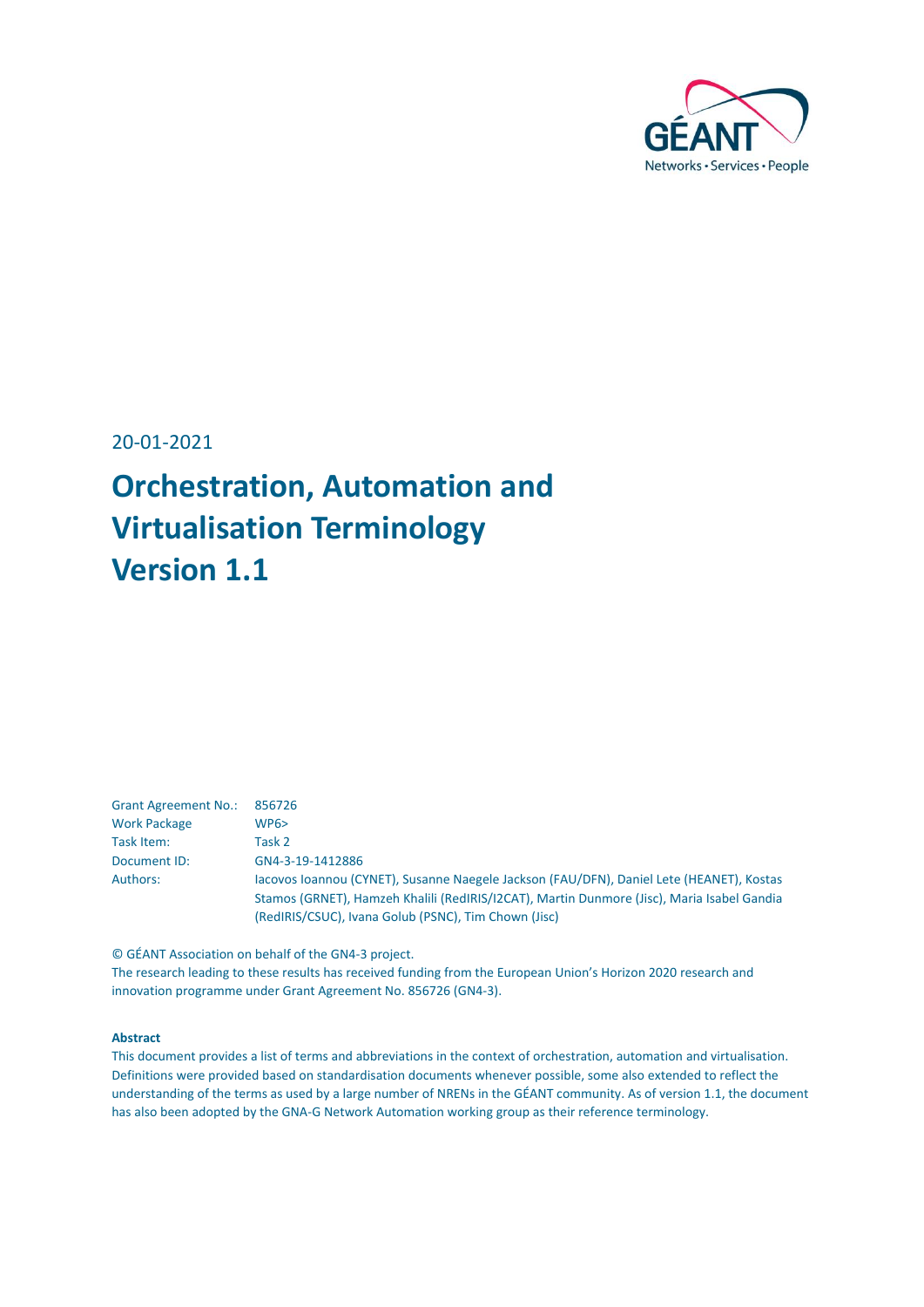

## **Table of Contents**

| <b>Executive Summary</b> |                         | 1              |
|--------------------------|-------------------------|----------------|
| $\mathbf{1}$             | Introduction            | $\overline{2}$ |
| $\overline{2}$           | <b>Term Definitions</b> | 3              |
| 3                        | Acronyms                | 15             |
| 4                        | Conclusions             | 20             |
| References               |                         | 21             |

## **Table of Tables**

| Table 2.1: Term definitions |  |
|-----------------------------|--|
| Table 2.2: Acronyms         |  |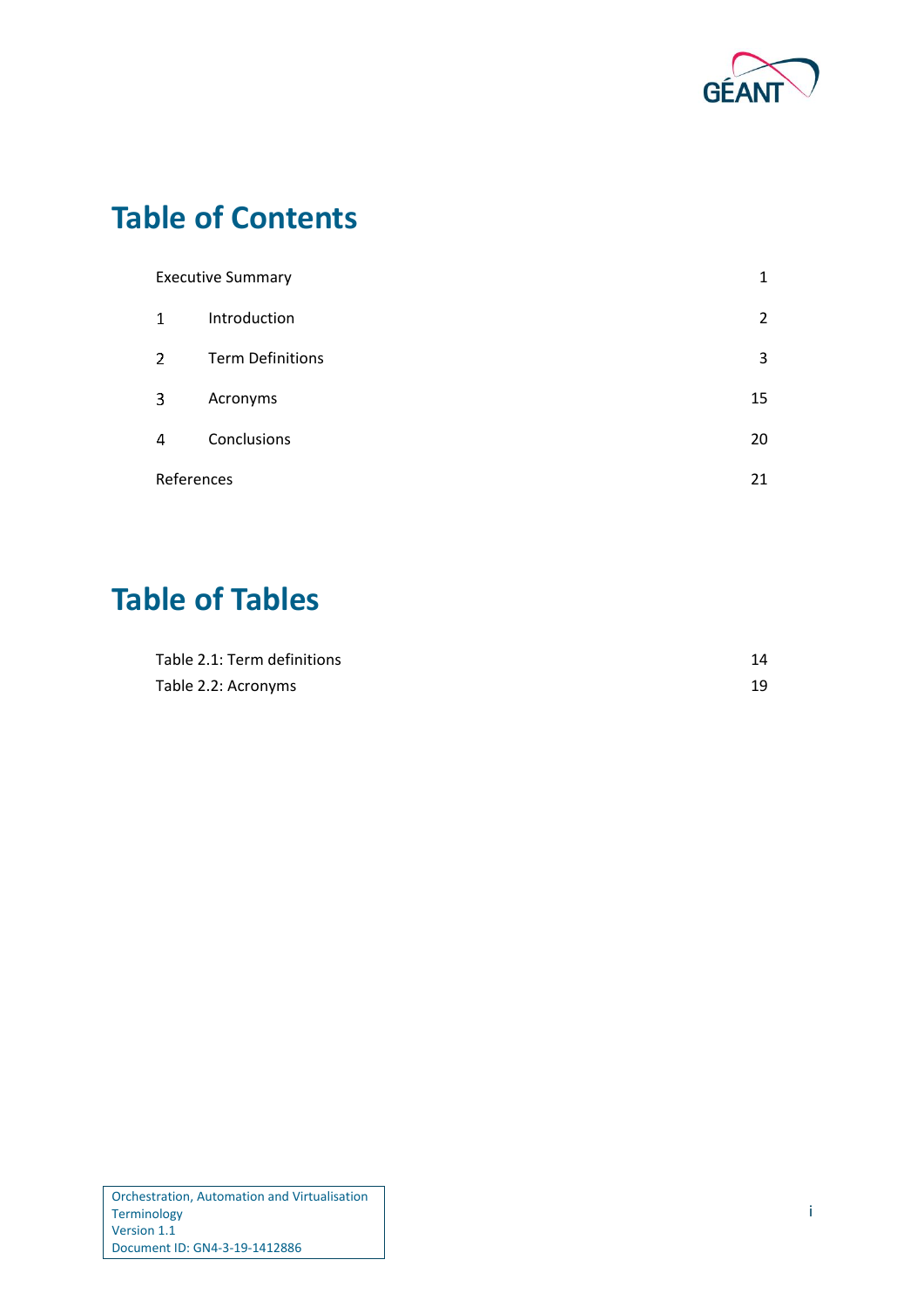

## <span id="page-2-0"></span>**Executive Summary**

It became evident during discussions at the GN4-3 Future Services Strategy Workshop that there were different usages and understanding of various terms in the context of orchestration, automation and virtualisation (OAV). As a result, a Focus Group (FG) on terminology was established within the *Network Services Evolution and Development* task (Task 2) of the *Network Technologies and Services Development* work package (WP6) to provide definitions and a common understanding of these terms, and facilitate better collaborative discussions within the GÉANT NREN community and globally. The mission of the FG became to identify a list of relevant OAV terms and acronyms, and provide short definitions for these terms. It was agreed that the definitions should be based on documents of standardisation bodies whenever possible. In all other cases the FG provided definitions based on internal discussions and surveys within the WP6-T2 consensus building team. The lifecycle of this Focus Group was set to six months for an initial investigation, while the list of terms is updated as necessary beyond this initial lifecycle. The final list of terms and abbreviations is included in this document but can also be found on the public OAV wiki [\[Wiki\]](#page-22-1).

The original version of this document was shared with the Network Automation working group of the Global Network Advancement Group (GNA-G) [\[GNA-G\]](#page-22-2). Version 1.1 has been amended in collaboration with them, and accepted as the reference terminology document for that WG. This joint work improves the potential for international collaboration on OAV beyond the GÉANT community.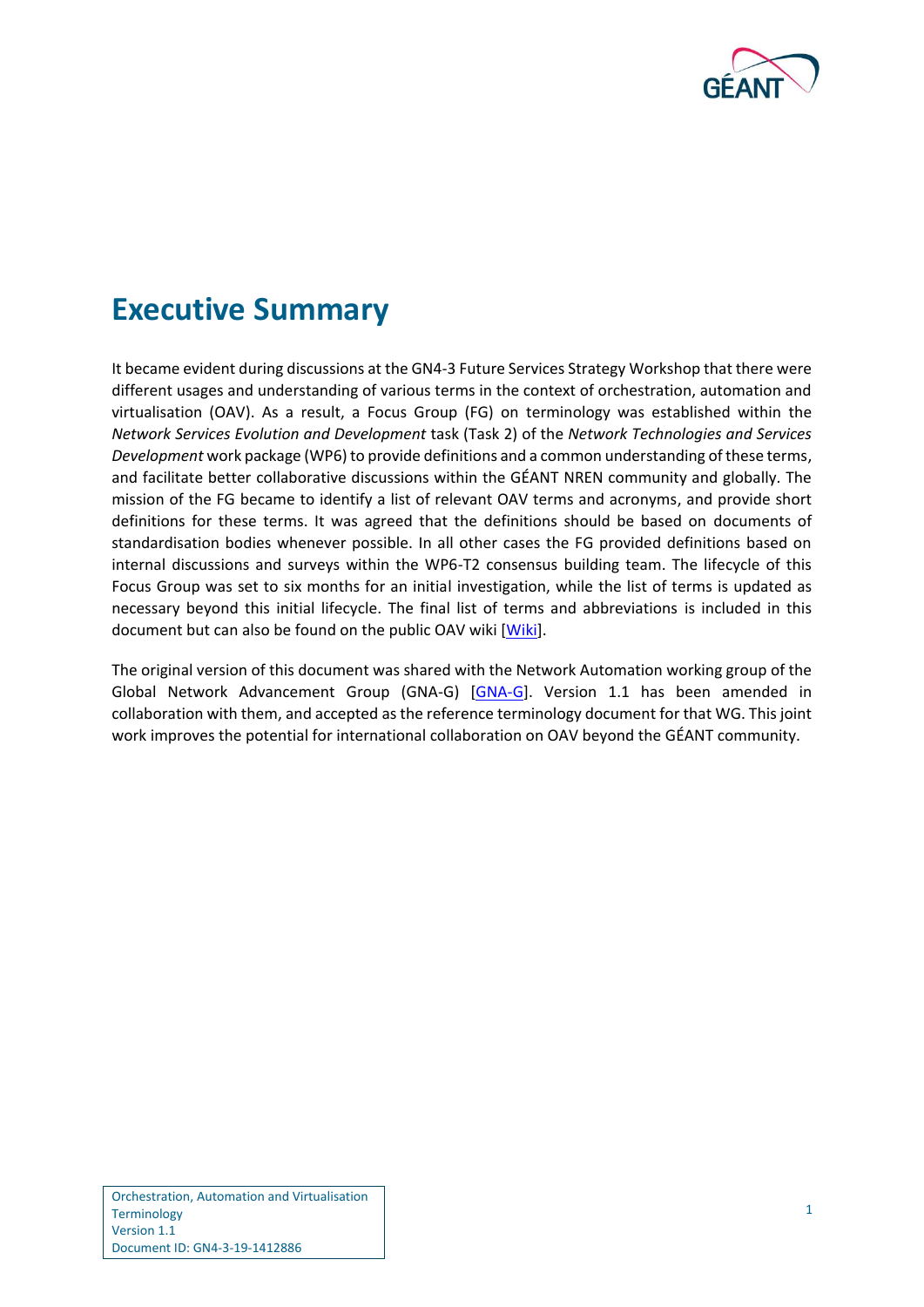

#### <span id="page-3-0"></span> $\mathbf{1}$ **Introduction**

Orchestration, automation and virtualisation (OAV) have become key enablers for service providers to facilitate faster, agile and more efficient and economic service development, deployment and provisioning. Adopting OAV principles allows organisations to make smarter use of their resources, including physical and virtual hardware and software, facilitating their digital transformation process.

The GÉANT and NREN community have been on this path for several years. Even though organisations are at different stages of their journey, for most of them the motivation for their work originated from an organisational perspective, focusing on the improvements within their own domains. Therefore, today, most of the work known so far is single-domain and domain-specific.

The goal of this document is to achieve a common language across all the NRENS and GÉANT deliverables and to serve as terminology reference for use across the GÉANT and NREN community. Where necessary, detailed descriptions providing background for formal concise definitions are documented.

The original version of this document was shared with the Network Automation working group of the Global Network Advancement Group (GNA-G). Version 1.1 has been amended in collaboration with them, and accepted as the reference terminology document for the GNA-G's automation WG. This joint work further promotes the potential for international collaboration on OAV beyond the GÉANT community.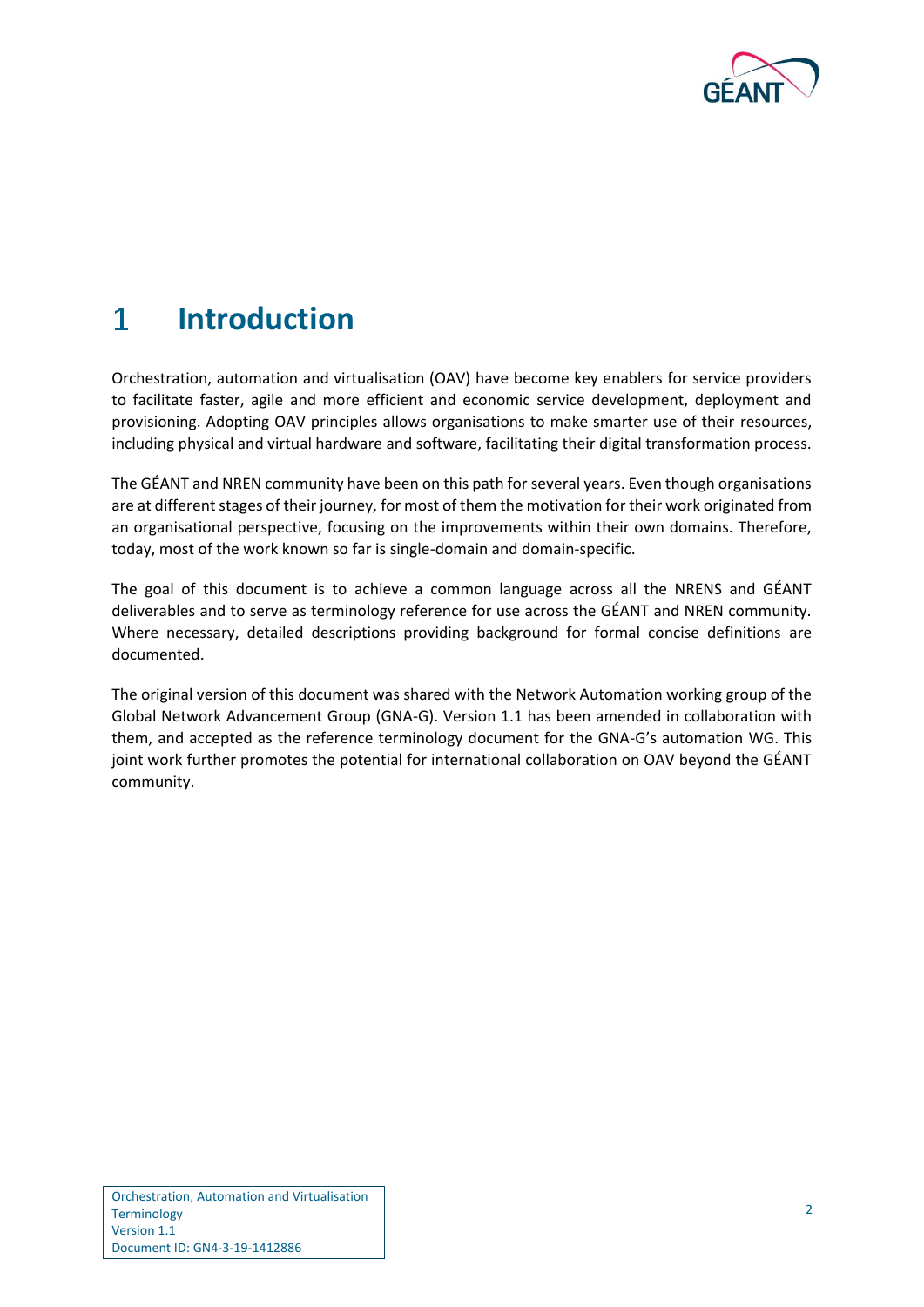

### <span id="page-4-0"></span>**Term Definitions**  $\overline{2}$

For the purposes of this document, the following terms apply (based on a number of terminology documents [\[TDocs\]](#page-22-3) and terms identified by the OAV WP):

| <b>OAV Terms</b>                                 | <b>Definition and Reference</b>                                                                                                                                                                                                                                                                           |
|--------------------------------------------------|-----------------------------------------------------------------------------------------------------------------------------------------------------------------------------------------------------------------------------------------------------------------------------------------------------------|
| Architecture<br>component                        | An architecture component is a nontrivial, nearly independent, and replaceable<br>part of a system that fulfils a clear function in the context of a well-defined<br>architecture.                                                                                                                        |
|                                                  | Reference(s): TM Forum Reference, TMF071 ODA Terminology, TMF071, Release<br>19.0.1, October 2019                                                                                                                                                                                                         |
| Architecture<br>principles                       | Architecture principles define the underlying general rules and guidelines for the<br>use and deployment of all IT resources and assets across the organisation. They<br>reflect a level of consensus among the various elements of the enterprise, and<br>form the basis for making future IT decisions. |
|                                                  | Reference(s): based on https://pubs.opengroup.org/architecture/togaf8-<br>doc/arch/chap29.html                                                                                                                                                                                                            |
| API<br>(Application<br>Programming<br>Interface) | An API is a set of commands, functions, protocols, and objects that programmers<br>can use to create software or interact with an external system. Data can be<br>shared through an application program interface.                                                                                        |
|                                                  | Reference(s): based on https://techterms.com/definition/api and<br>https://searchapparchitecture.techtarget.com/definition/application-program-<br>interface-API                                                                                                                                          |
| Automated<br>service<br>provisioning             | Automated service provisioning is the ability to deploy an information<br>technology or telecommunications service by using pre-defined procedures that<br>are carried out electronically without requiring human intervention.                                                                           |
|                                                  | Reference(s): multiple sources including US government documents, e.g.<br>Financial Services and General Government Appropriations for 2016 p.201<br>(https://books.google.de/books?id=h4SVIm3XaUsC&printsec=frontcover&hl=de<br>&source=gbs_ge_summary_r&cad=0#v=onepage&q=201&f=false)                  |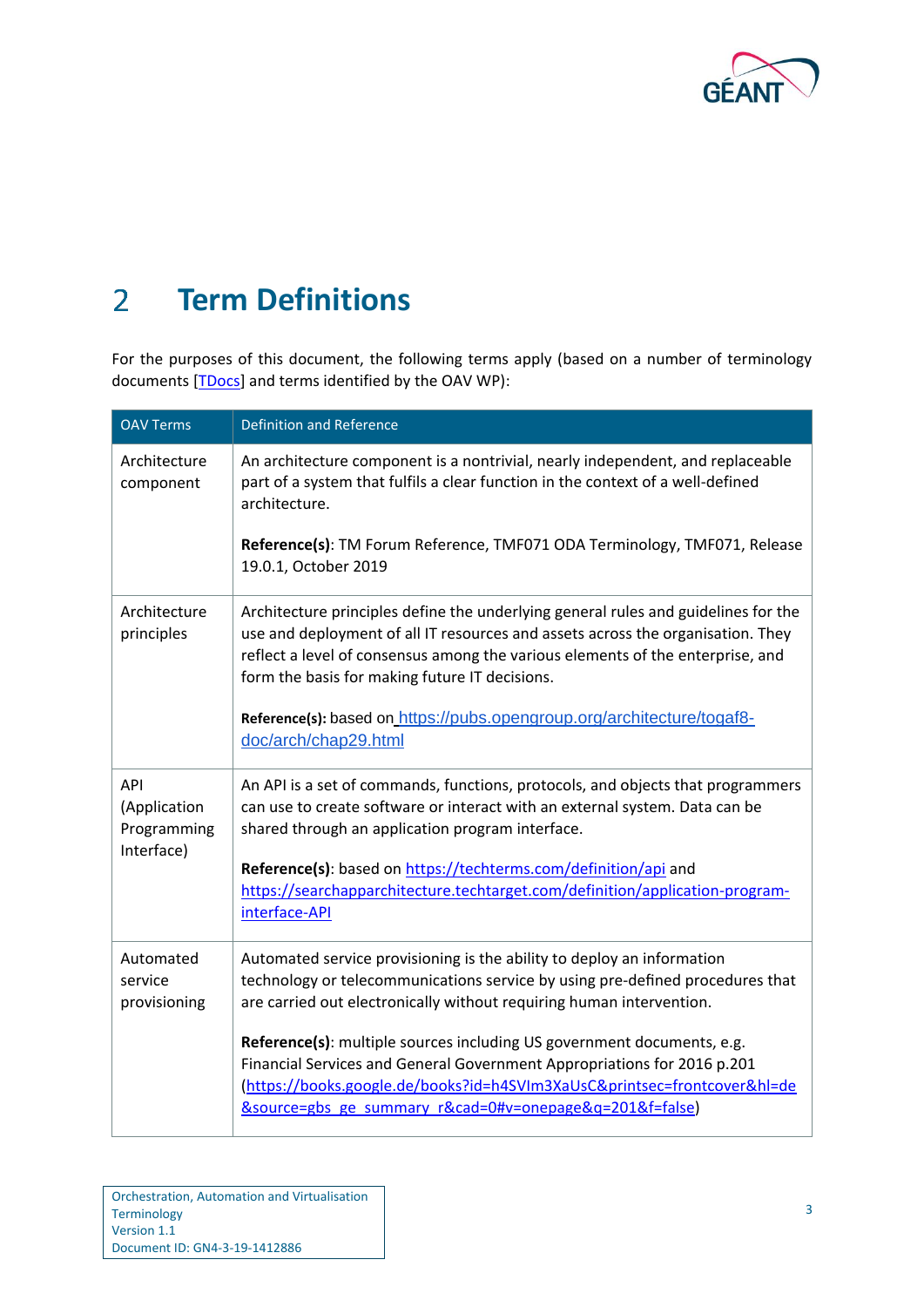

| Automation                     | Processing tasks in a repeatable manner to yield the same result every time<br>without human intervention.                                                                                                                                                                                         |
|--------------------------------|----------------------------------------------------------------------------------------------------------------------------------------------------------------------------------------------------------------------------------------------------------------------------------------------------|
|                                | Reference(s): internal definition                                                                                                                                                                                                                                                                  |
| Blockchain                     | A blockchain is an expanding list of cryptographically signed, irrevocable<br>transactional records shared by all participants in a network.                                                                                                                                                       |
|                                | Reference(s): from TM Forum Reference, TMF071 ODA Terminology, TMF071,<br>Release 19.0.1, October 2019                                                                                                                                                                                             |
| Cgroups<br>(control<br>groups) | Cgroups are Linux kernel mechanisms to restrict and measure resource<br>allocations to each process group. You can use cgroups to allocate resources<br>such as CPU time, network, and memory.                                                                                                     |
|                                | Reference(s):                                                                                                                                                                                                                                                                                      |
|                                | https://subscription.packtpub.com/book/application_development/9781785883<br>057/1/ch01lvl1sec15/namespaces-and-cgroups                                                                                                                                                                            |
| Cloud native<br>application    | A Cloud Native Application (CNA) refers to a type of computer software that<br>natively utilises services and infrastructure provided by cloud computing<br>providers.                                                                                                                             |
|                                | Reference(s): from TM Forum Reference, TMF071 ODA Terminology, TMF071,<br>Release 19.0.1, October 2019                                                                                                                                                                                             |
| Component                      | A component is a functionally independent part of any system. It performs some<br>function and may require some input or produce some output.                                                                                                                                                      |
|                                | Reference(s): https://www.techopedia.com/definition/3217/component                                                                                                                                                                                                                                 |
| Composite<br>service           | A composite service is an assembly of one or more elements into an end to end<br>service. It may be recursive, i.e. a composite service may become a component<br>of yet another service.                                                                                                          |
|                                | Reference(s): based on TM Forum Reference, TMF071 ODA Terminology,<br>TMF071, Release 19.0.1, October 2019 and TR274 DSRA Guide R17.5 Reference<br>R <sub>02</sub>                                                                                                                                 |
| Control plane                  | The control plane is responsible for processing a number of different control<br>protocols that may affect the forwarding table, depending on the configuration<br>and type of network device. These control protocols are jointly responsible for<br>managing the active topology of the network. |
|                                | Reference(s): Software Defined Networks, A Comprehensive Approach, Paul<br>Göransson, Chuck Black Morgan Kaufmann, 2014                                                                                                                                                                            |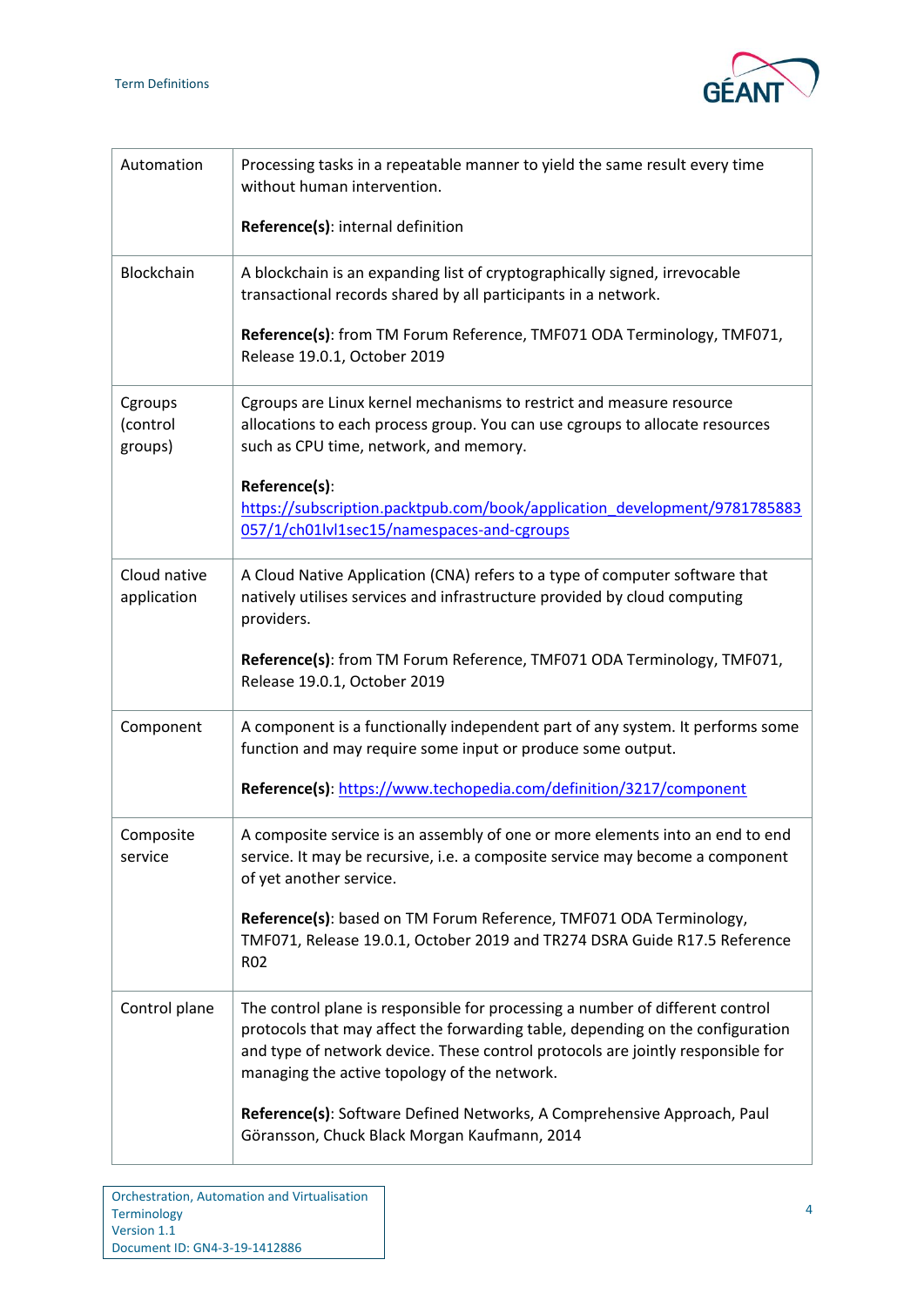

| Cross-domain<br>data services        | Data services that are delivered across multiple administrative, information or<br>technological domains that allow data sharing among authorised consumers in<br>different domains.                                                                                                                                                                 |
|--------------------------------------|------------------------------------------------------------------------------------------------------------------------------------------------------------------------------------------------------------------------------------------------------------------------------------------------------------------------------------------------------|
|                                      | Reference(s): internal definition based on ETSI GS ZSM 007 V1.1.1 (2019-08):<br>Zero-touch network and Service Management (ZSM); Terminology for concepts<br>in ZSM                                                                                                                                                                                  |
|                                      | (https://www.etsi.org/deliver/etsi_gs/ZSM/001_099/007/01.01.01_60/gs_ZSM0<br>07v010101p.pdf)                                                                                                                                                                                                                                                         |
| Data center<br>interconnect<br>(DCI) | A segment of the networking market that focuses on the technology used to link<br>two or more data centres so the facilities can share resources.                                                                                                                                                                                                    |
|                                      | Reference(s): https://searchnetworking.techtarget.com/definition/data-center-<br>interconnect                                                                                                                                                                                                                                                        |
| Data plane                           | The data plane (sometimes known as the user plane, forwarding plane, carrier<br>plane or bearer plane) is the part of a network device that carries user traffic<br>from one interface to another.                                                                                                                                                   |
|                                      | Reference(s): based on<br>https://searchnetworking.techtarget.com/definition/data-plane-DP                                                                                                                                                                                                                                                           |
| Decoupling                           | An approach (in electronics, software, etc.) where the constituent components<br>of a system can be produced, sourced and interchanged independently of the<br>other.                                                                                                                                                                                |
|                                      | Reference(s): Internal based on TM Forum Reference, TMF071 ODA<br>Terminology, TMF071, Release 19.0.1, October 2019 and TOGAF 9.2 Reference<br>R <sub>16</sub>                                                                                                                                                                                       |
| Domain                               | A collection of network infrastructure under the administrative control of the<br>same organisation.                                                                                                                                                                                                                                                 |
|                                      | Reference(s): internal definition based on ITU-T Y.110 TELECOMMUNICATION<br>STANDARDIZATION SECTOR OF ITU (06/98); SERIES Y: GLOBAL INFORMATION<br>INFRASTRUCTURE; General Global Information Infrastructure principles and<br>framework architecture (https://www.itu.int/rec/dologin_pub.asp?lang=e&id=T-<br>REC-Y.110-199806-I!!PDF-E&type=items) |
| Federated<br>orchestration           | Service orchestration, performed by multiple autonomous management<br>domains, to effectively allow services to span across several providers.                                                                                                                                                                                                       |
|                                      | Reference(s): internal definition based on https://e-<br>archivo.uc3m.es/bitstream/handle/10016/27125/service WCNCW 2018 ps.pdf<br>?sequence=1, ETSI GS ZSM 007 V1.1.1 (2019-08): Zero-touch network and<br>Service Management (ZSM); Terminology for concepts in ZSM                                                                                |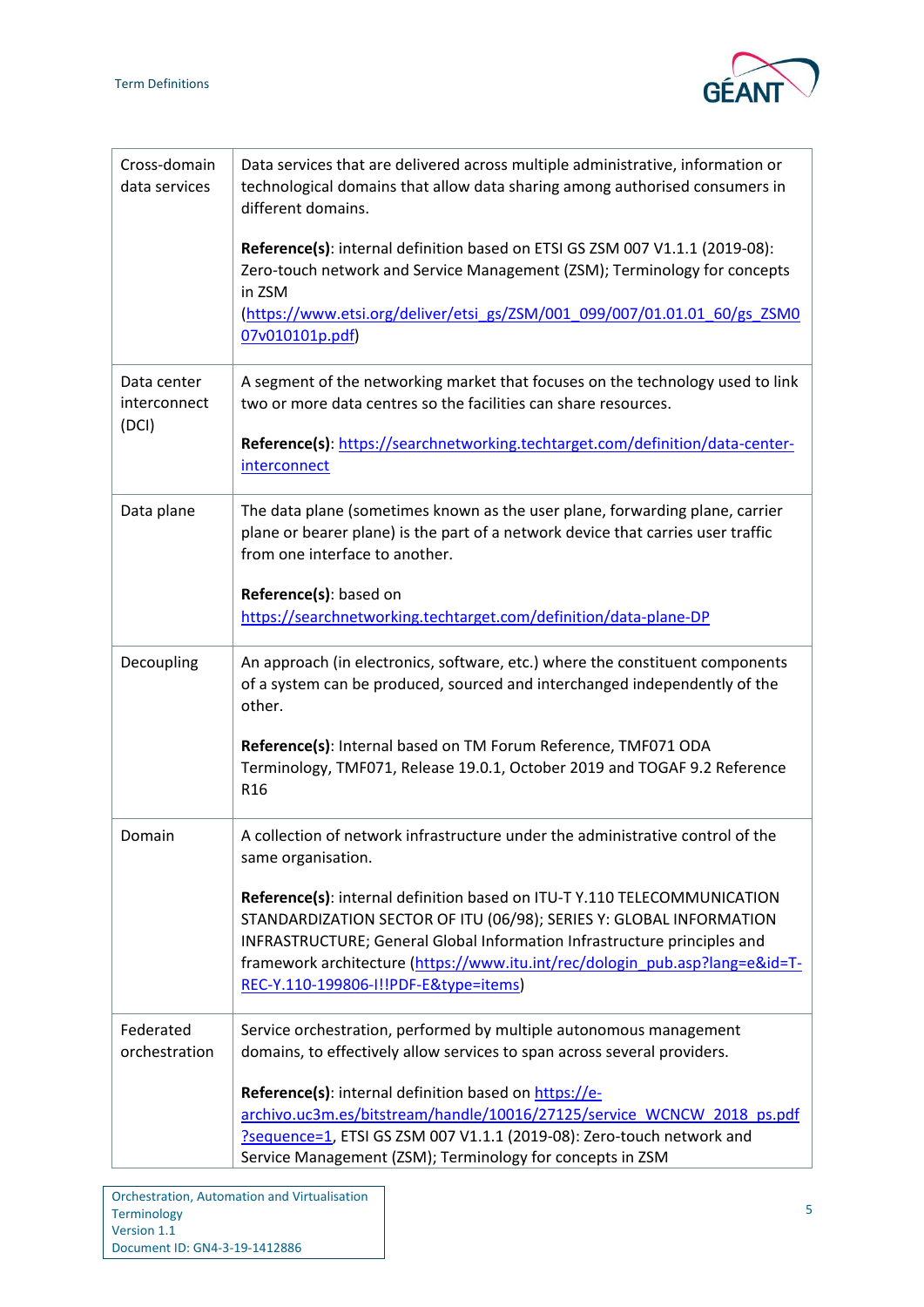

|                                    | (https://www.etsi.org/deliver/e<br>tsi gs/ZSM/001 099/007/01.01.01 60/gs ZSM007v010101p.pdf) and<br>https://www.researchgate.net/publication/318473608 Orchestration of Netw<br>ork Services across multiple operators The 5G Exchange prototype                                                                                                                                                               |
|------------------------------------|----------------------------------------------------------------------------------------------------------------------------------------------------------------------------------------------------------------------------------------------------------------------------------------------------------------------------------------------------------------------------------------------------------------|
| Functional<br>block                | A self-contained unit in an overall system that performs a specific function or<br>task.                                                                                                                                                                                                                                                                                                                       |
|                                    | Reference(s): Internal based on TM Forum Reference, TMF071 ODA<br>Terminology, TMF071, Release 19.0.1, October 2019 and ETSI Network Functions<br>Virtualisation (NFV); Infrastructure; Methodology to describe Interfaces and<br><b>Abstractions Reference R08</b>                                                                                                                                            |
| Hierarchical<br>orchestration      | Orchestration decomposed into one or more hierarchical interactions where<br>parts of the service are delegated to a subordinate orchestrator.                                                                                                                                                                                                                                                                 |
|                                    | Reference(s): ETSI GS ZSM 007 V1.1.1 (2019-08): Zero-touch network and<br>Service Management (ZSM); Terminology for concepts in ZSM<br>(https://www.etsi.org/deliver/etsi_gs/ZSM/001_099/007/01.01.01_60/gs_ZSM0<br>07v010101p.pdf)                                                                                                                                                                            |
| Intent-based<br>policy/<br>network | Technology incorporating artificial intelligence (AI) and machine learning to<br>automate administrative tasks across a network.                                                                                                                                                                                                                                                                               |
|                                    | Reference(s): based on TM Forum Reference, TMF071 ODA Terminology,<br>TMF071, Release 19.0.1, October 2019                                                                                                                                                                                                                                                                                                     |
| Management                         | The processes for fulfilment, assurance, and billing of services, network<br>functions, and resources in both physical and virtual infrastructure including<br>compute, storage, and network resources.                                                                                                                                                                                                        |
|                                    | Reference(s): based on ITU-T Y.3100 TELECOMMUNICATION STANDARDIZATION<br>SECTOR OF ITU (09/2017); SERIES Y: GLOBAL INFORMATION INFRASTRUCTURE,<br>INTERNET PROTOCOL ASPECTS, NEXT-GENERATION NETWORKS, INTERNET OF<br>THINGS AND SMART CITIES; Future networks: Terms and definitions for IMT-<br>2020 network (https://www.itu.int/rec/dologin_pub.asp?lang=e&id=T-REC-<br>Y.3100-201709-I!!PDF-E&type=items) |
| Management<br>API                  | A software interface that allows the performing of all management operations<br>before, during and after the use of a service.                                                                                                                                                                                                                                                                                 |
|                                    | Reference(s): based on TM Forum Reference, TMF071 ODA Terminology,<br>TMF071, Release 19.0.1, October 2019                                                                                                                                                                                                                                                                                                     |
| Management<br>domain               | A collection of physical or functional elements under the control of an entity<br>(e.g. organisation, NREN), that provide the fulfilment, assurance, and billing of                                                                                                                                                                                                                                            |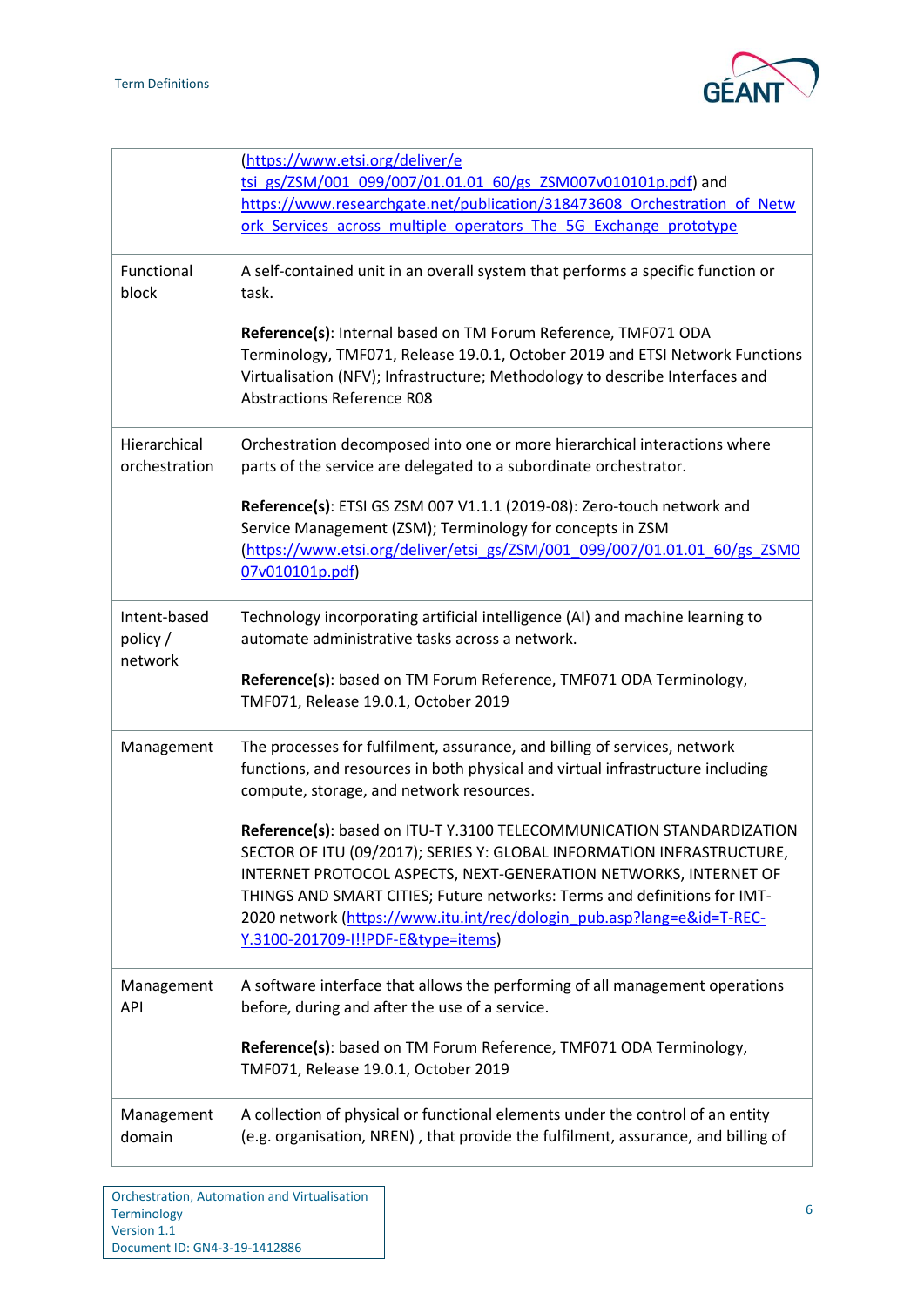

|                       | services, network functions, and resources in both physical and virtual<br>infrastructures.                                                                                                                                                                                                                                                                                                                                                                                                                                                                                                                                                                                                                                                        |
|-----------------------|----------------------------------------------------------------------------------------------------------------------------------------------------------------------------------------------------------------------------------------------------------------------------------------------------------------------------------------------------------------------------------------------------------------------------------------------------------------------------------------------------------------------------------------------------------------------------------------------------------------------------------------------------------------------------------------------------------------------------------------------------|
|                       | Reference(s): internal definition based on ITU-T Y.3100 TELECOMMUNICATION<br>STANDARDIZATION SECTOR OF ITU (09/2017); SERIES Y: GLOBAL INFORMATION<br>INFRASTRUCTURE, INTERNET PROTOCOL ASPECTS, NEXT-GENERATION<br>NETWORKS, INTERNET OF THINGS AND SMART CITIES; Future networks: Terms<br>and definitions for IMT-2020 network<br>(https://www.itu.int/rec/dologin_pub.asp?lang=e&id=T-REC-Y.3100-201709-<br>I!!PDF-E&type=items) and ITU-T Y.110 TELECOMMUNICATION<br>STANDARDIZATION SECTOR OF ITU (06/98); SERIES Y: GLOBAL INFORMATION<br>INFRASTRUCTURE; General Global Information Infrastructure principles and<br>framework architecture (https://www.itu.int/rec/dologin_pub.asp?lang=e&id=T-<br>REC-Y.110-199806-I!!PDF-E&type=items) |
| <b>Microservices</b>  | An approach to software architecture that builds a large, complex application<br>from multiple small components that each perform a single function, such as<br>authentication, notification, or payment processing. Each microservice is a<br>distinct unit within the software architecture, with its own code base,<br>infrastructure, and database. The microservices work together, communicating<br>through web APIs or messaging queues to respond to incoming events.<br>Reference(s): https://www.nginx.com/learn/microservices/                                                                                                                                                                                                          |
| Network<br>automation | The process of automating the configuration, management, testing, deployment,<br>and operations of physical and virtual devices within a network.                                                                                                                                                                                                                                                                                                                                                                                                                                                                                                                                                                                                  |
|                       | Reference(s):                                                                                                                                                                                                                                                                                                                                                                                                                                                                                                                                                                                                                                                                                                                                      |
|                       | https://www.juniper.net/uk/en/products-services/what-is/network-<br>automation/                                                                                                                                                                                                                                                                                                                                                                                                                                                                                                                                                                                                                                                                    |
|                       | https://www.cisco.com/c/en/us/solutions/automation/network-<br>automation.html                                                                                                                                                                                                                                                                                                                                                                                                                                                                                                                                                                                                                                                                     |
|                       | https://www.netsync.com/practices/service-provider/network-automation/                                                                                                                                                                                                                                                                                                                                                                                                                                                                                                                                                                                                                                                                             |
| Network<br>controller | A functional block that centralises some or all of the control and management<br>functionality of a network domain, and may provide an abstract view of its<br>domain to other functional blocks via well-defined interfaces.                                                                                                                                                                                                                                                                                                                                                                                                                                                                                                                      |
|                       | Reference(s): ETSI GS NFV 003 V1.4.1 (2018-08), Network Functions<br>Virtualisation (NFV); Terminology for Main Concepts in NFV<br>(https://www.etsi.org/deliver/etsi_gs/NFV/001_099/003/01.04.01_60/gs_nfv00<br>3v010401p.pdf)                                                                                                                                                                                                                                                                                                                                                                                                                                                                                                                    |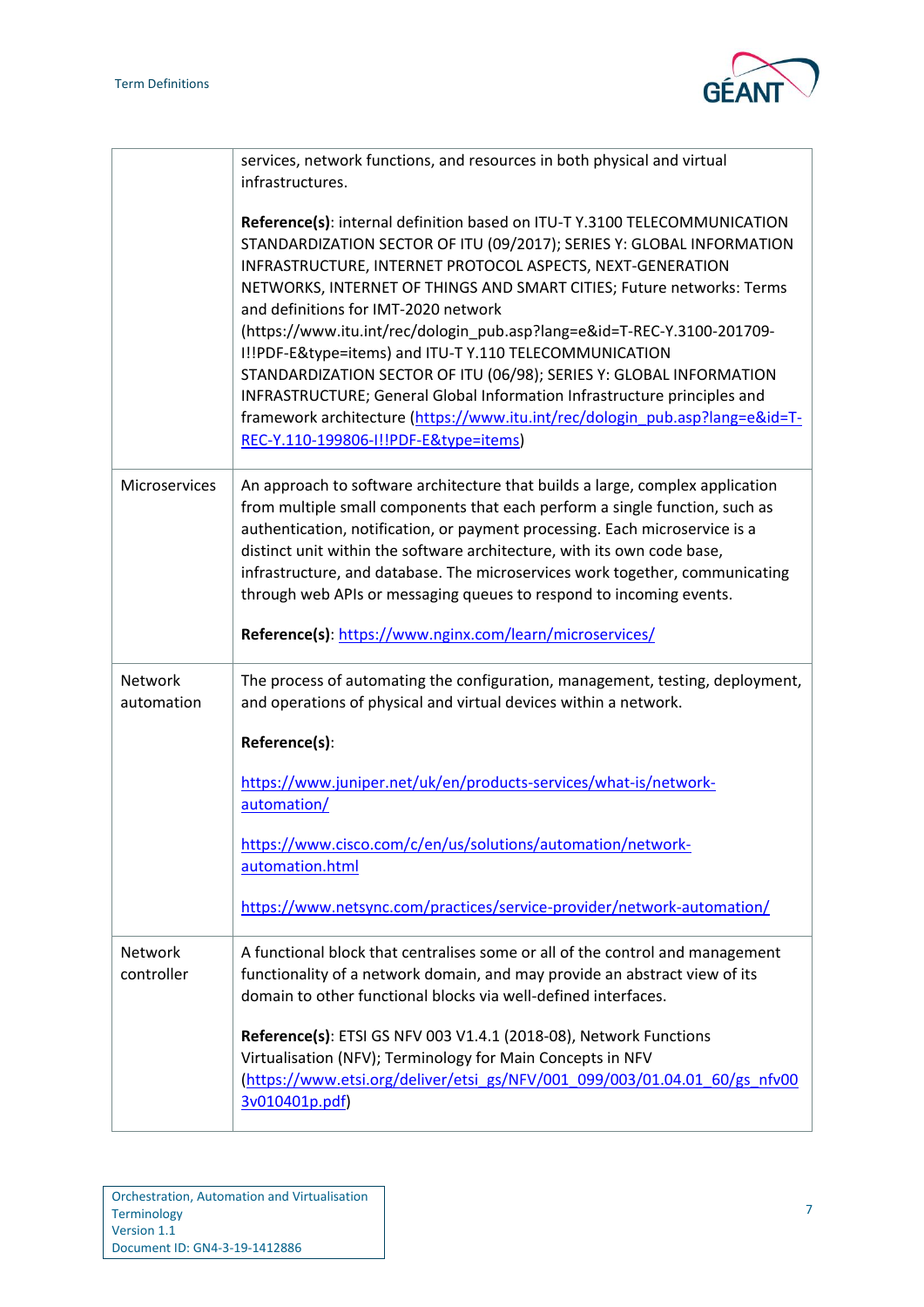

| Network<br>function (NF)                       | A functional building block within a network infrastructure, which has well-<br>defined external interfaces and functional behaviour.                                                                                                                                                                                                                                                                        |
|------------------------------------------------|--------------------------------------------------------------------------------------------------------------------------------------------------------------------------------------------------------------------------------------------------------------------------------------------------------------------------------------------------------------------------------------------------------------|
|                                                | Reference(s): ETSI GS ZSM 007 V1.1.1 (2019-08): Zero-touch network and<br>Service Management (ZSM); Terminology for concepts in ZSM<br>(https://www.etsi.org/deliver/etsi_gs/ZSM/001_099/007/01.01.01_60/gs_ZSM0<br>07v010101p.pdf)                                                                                                                                                                          |
| Network<br>function<br>disaggregation<br>(NFD) | Defines the evolution of switching and routing appliances from proprietary,<br>closed hardware and software sourced from a single vendor, towards totally<br>decoupled, open components which are combined to form a complete switching<br>and routing device.                                                                                                                                               |
|                                                | Reference(s): https://www.metaswitch.com/knowledge-center/reference/what-<br>is-network-function-disaggregation-nfd                                                                                                                                                                                                                                                                                          |
| Network<br>namespaces                          | A virtualisation mechanism (a virtualised networking stack) which provides<br>abstraction and virtualisation of network protocol services and interfaces. Each<br>network namespace has its own network device instances that can be<br>configured with individual network addresses.                                                                                                                        |
|                                                | Reference(s): internal definition based on<br>https://subscription.packtpub.com/book/application_development/9781785883<br>057/1/ch01lvl1sec15/namespaces-and-cgroups                                                                                                                                                                                                                                        |
| Network<br>orchestration                       | Network orchestration is the execution of the operational and functional<br>processes involved in designing, creating, and delivering an end-to-end service.<br>For example, it uses network automation to provide services through the use of<br>applications that drive the network. An orchestrator functions to arrange and<br>organise the various components involved in delivering a network service. |
|                                                | Reference(s): internal definition based on Ciena,<br>https://www.ciena.com/insights/what-is/what-is-service-orchestration.html                                                                                                                                                                                                                                                                               |
| Network<br>resource                            | Physical or logical network component of hardware, software or data in the<br>data, control or management planes within an organisation's infrastructure.                                                                                                                                                                                                                                                    |
|                                                | Reference(s): internal definition                                                                                                                                                                                                                                                                                                                                                                            |
| Network<br>service                             | A collection of network functions with a well specified behaviour (e.g. content<br>delivery networks (CDNs) and IP multimedia subsystem (IMS)).                                                                                                                                                                                                                                                              |
|                                                | Reference(s): internal definition based on ITU-T - REC-Y.3515-201707: SERIES Y:<br>GLOBAL INFORMATION INFRASTRUCTURE, INTERNET PROTOCOL ASPECTS,<br>NEXT-GENERATION NETWORKS, INTERNET OF THINGS AND SMART CITIES, Cloud<br>Computing - Functional architecture of Network as a Service                                                                                                                      |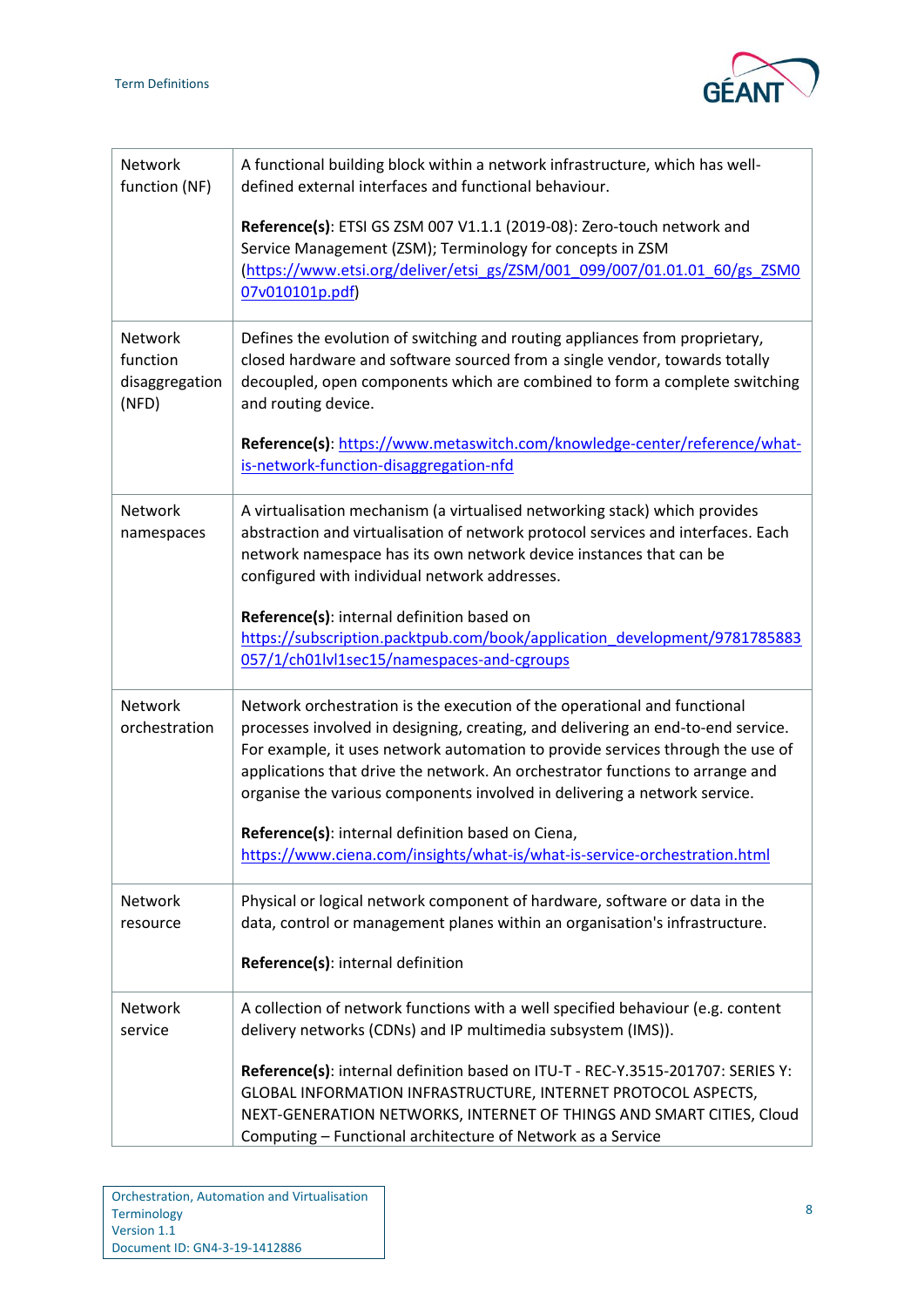

|                                        | (https://www.itu.int/rec/dologin_pub.asp?lang=e&id=T-REC-Y.3515-201707-<br>I!!PDF-E&type=items)                                                                                                                                                                                                                                                                                                                                                                                                                                                                                                  |
|----------------------------------------|--------------------------------------------------------------------------------------------------------------------------------------------------------------------------------------------------------------------------------------------------------------------------------------------------------------------------------------------------------------------------------------------------------------------------------------------------------------------------------------------------------------------------------------------------------------------------------------------------|
| <b>Network</b><br>slicing              | A specific form of virtualisation that allows multiple logical networks to run on<br>top of a shared physical network infrastructure. The intent of network slicing is<br>to be able to partition the physical network at an end-to-end level to allow<br>optimum grouping of traffic, isolation from other tenants, and configuring of<br>resources at a micro level.                                                                                                                                                                                                                           |
|                                        | Reference(s): https://www.idginsiderpro.com/article/3231244/what-is-the-<br>difference-between-network-slicing-and-quality-of-service.html                                                                                                                                                                                                                                                                                                                                                                                                                                                       |
| Network slice<br>instance              | A network slice instance is a set of Network Function instances and the required<br>resources (e.g., compute, storage and networking resources) which form a<br>deployed Network Slice.                                                                                                                                                                                                                                                                                                                                                                                                          |
|                                        | Reference(s): based on TM Forum Reference, TMF071 ODA Terminology,<br>TMF071, Release 19.0.1, October 2019 and 3GPP TS 23.501.                                                                                                                                                                                                                                                                                                                                                                                                                                                                   |
| <b>NFV</b>                             | Network Function Virtualisation (NFV) is a network architecture concept that<br>uses virtualisation to classify entire classes of network node functions into<br>building blocks that may connect or chain together to create communication<br>services. More specifically, it is the deployment of software implementations of<br>traditional network functions (e.g., load balancers, firewalls, office<br>switches/routers) on virtualised infrastructure rather than on function-specific<br>specialised hardware devices.                                                                   |
|                                        | Reference(s): based on Dijiang Huang, Huijun Wu, in Mobile Cloud Computing,<br>2018, (https://www.sciencedirect.com/topics/computer-science/network-<br>function-virtualization)                                                                                                                                                                                                                                                                                                                                                                                                                 |
| NFV-MANO                               | Network Function Virtualisation Management and Orchestration (NFV-MANO) is<br>a key element of the ETSI network function virtualisation (NFV) architecture.<br>MANO is an architectural framework that coordinates network resources for<br>cloud-based applications and the lifecycle management of virtual network<br>functions (VNFs) and network services. As such, it is crucial for ensuring rapid,<br>reliable NFV deployments at scale. MANO includes the following components:<br>the NFV orchestrator (NFVO), the VNF manager (VNFM), and the virtual<br>infrastructure manager (VIM). |
|                                        | Reference(s): https://www.adva.com/en/products/technology/what-is-nfv-<br>mano                                                                                                                                                                                                                                                                                                                                                                                                                                                                                                                   |
| NFV-MANO<br>Architectural<br>Framework | Network Functions Virtualisation Management and Orchestration (NFV-MANO)<br>Architectural Framework is a collection of all functional blocks (including those in<br>the NFV-MANO category and others that interwork with NFV-MANO), data<br>repositories used by these functional blocks, and reference points and interfaces                                                                                                                                                                                                                                                                    |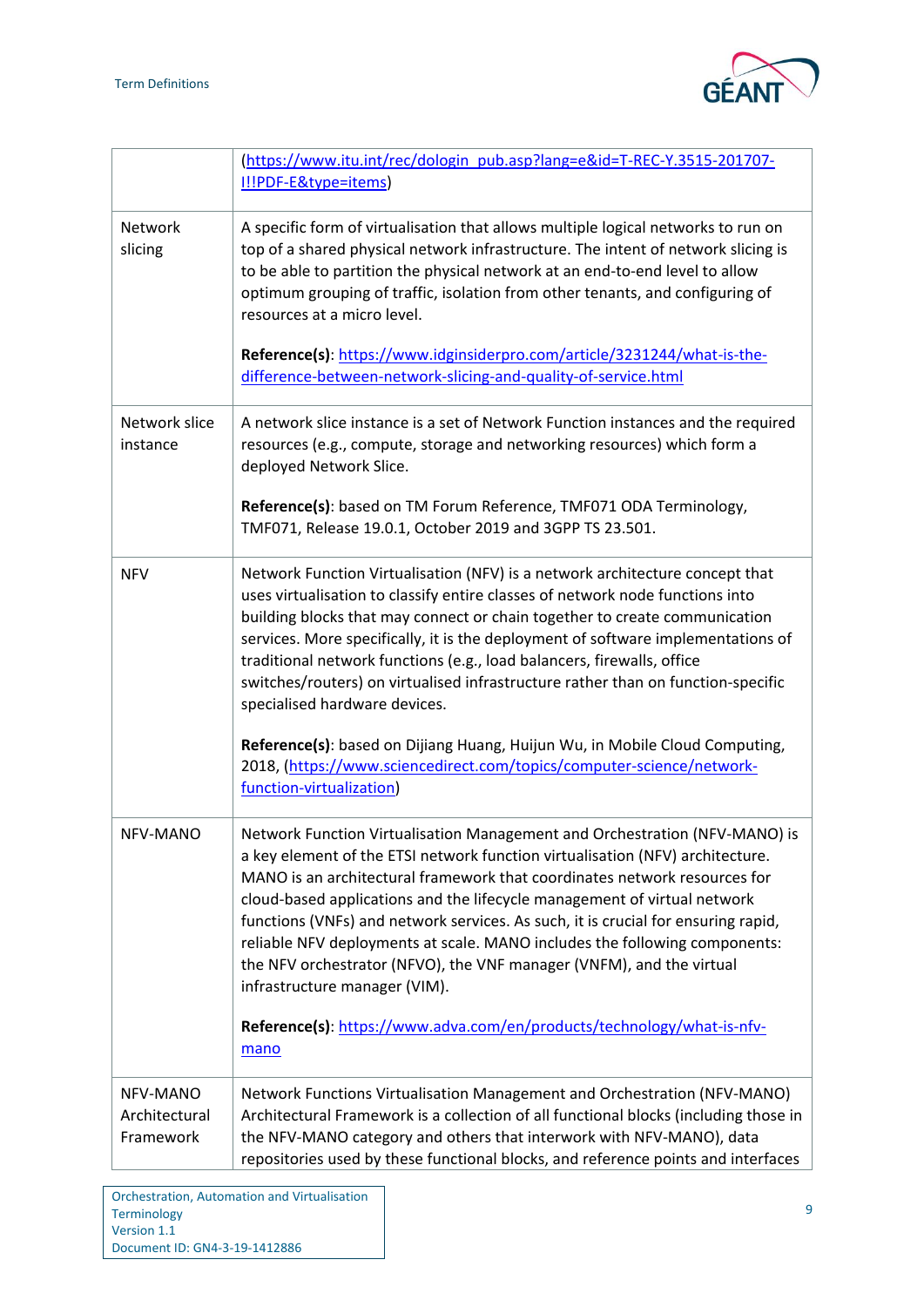

|                        | through which these functional blocks exchange information to manage and<br>orchestrate NFV.                                                                                                                                                                                                                                                          |
|------------------------|-------------------------------------------------------------------------------------------------------------------------------------------------------------------------------------------------------------------------------------------------------------------------------------------------------------------------------------------------------|
|                        | Reference(s): ETSI GS NFV 003 V1.4.1 (2018-08), Network Functions<br>Virtualisation (NFV); Terminology for Main Concepts in NFV                                                                                                                                                                                                                       |
|                        | (https://www.etsi.org/deliver/etsi_gs/NFV/001_099/003/01.04.01_60/gs_nfv00<br>3v010401p.pdf)                                                                                                                                                                                                                                                          |
| <b>NFVO</b>            | Network Functions Virtualisation Orchestrator (NFVO) is a functional block that<br>manages the Network Service (NS) lifecycle and coordinates the management of<br>NS lifecycle, VNF lifecycle (supported by the VNFM) and NFVI resources<br>(supported by the VIM) to ensure an optimised allocation of the necessary<br>resources and connectivity. |
|                        | Reference(s): ETSI GS NFV 003 V1.4.1 (2018-08), Network Functions<br>Virtualisation (NFV); Terminology for Main Concepts in NFV<br>(https://www.etsi.org/deliver/etsi_gs/NFV/001_099/003/01.04.01_60/gs_nfv00<br>3v010401p.pdf)                                                                                                                       |
| OpenFlow<br>protocol   | A protocol defined by the OpenFlow Switch Specification that allows separation<br>of the network control plane by providing programmable access to the<br>forwarding plane.                                                                                                                                                                           |
|                        | Reference(s): internal definition based on OpenFlow Switch Specification - Open                                                                                                                                                                                                                                                                       |
|                        | Networking Foundation https://www.opennetworking.org/wp-<br>content/uploads/2014/10/openflow-switch-v1.5.1.pdf and                                                                                                                                                                                                                                    |
|                        | https://www.opennetworking.org/sdn-definition/?nab=1                                                                                                                                                                                                                                                                                                  |
| OpenFlow<br>(standard) | An open standard that enables you to control traffic and run experimental<br>protocols in an existing network by using a remote controller. The OpenFlow<br>components consist of a controller, an OpenFlow or OpenFlow-enabled switch,<br>and the OpenFlow protocol.                                                                                 |
|                        | Reference(s):<br>https://www.juniper.net/documentation/en_US/junos/topics/concept/junos-                                                                                                                                                                                                                                                              |
|                        | sdn-openflow-support-overview.html                                                                                                                                                                                                                                                                                                                    |
| OpenStack              | Open source software for creating private and public clouds. OpenStack<br>software can control large pools of compute, storage, and networking resources<br>throughout a data centre, managed through a dashboard or via the OpenStack<br>API.                                                                                                        |
|                        | Reference(s): https://www.openstack.org/                                                                                                                                                                                                                                                                                                              |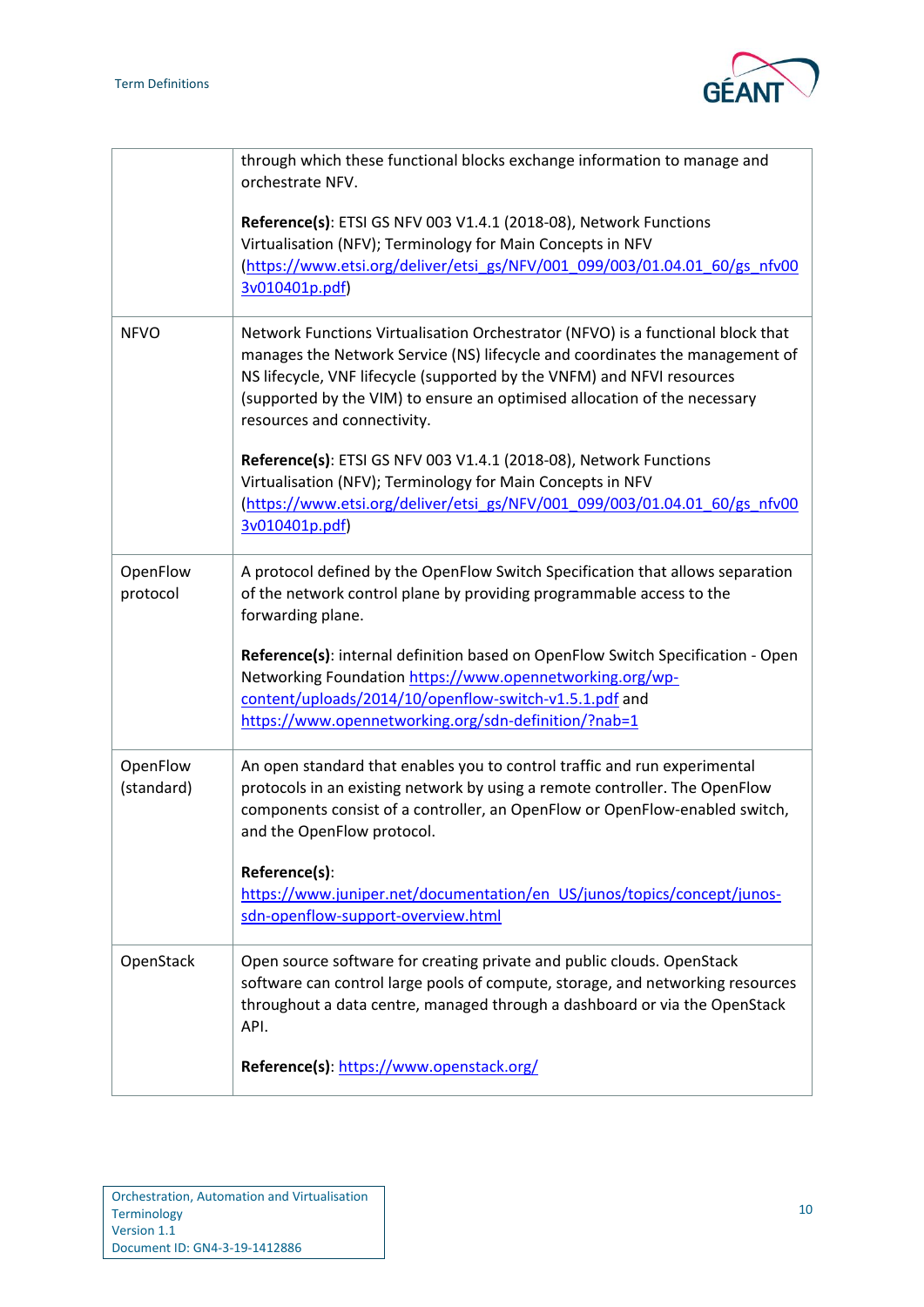

| Open virtual<br>network<br>(OVN) | An Open vSwitch-based software-defined networking (SDN) solution for<br>supplying network services to instances.                                                                                                                                                           |
|----------------------------------|----------------------------------------------------------------------------------------------------------------------------------------------------------------------------------------------------------------------------------------------------------------------------|
|                                  | Reference(s): https://access.redhat.com/documentation/en-<br>us/red hat openstack platform/13/html/networking with open virtual netw<br>ork/open_virtual_network_ovn                                                                                                       |
| Open vSwitch<br>(OVS)            | Open source multilayer virtual switch that supports standard interfaces and<br>protocols.                                                                                                                                                                                  |
|                                  | Reference(s): based on https://www.openvswitch.org/                                                                                                                                                                                                                        |
| Operational<br>Domain            | Scope of management delineated by an administrative and technological<br>boundary.                                                                                                                                                                                         |
|                                  | Reference(s): based on TM Forum Reference, TMF071 ODA Terminology,<br>TMF071, Release 19.0.1, October 2019                                                                                                                                                                 |
| Orchestration<br>(ONAP)          | The arrangement, sequencing and automated implementation of tasks, rules and<br>policies to coordinate logical and physical resources in order to meet a customer<br>or on-demand request to create, modify or remove network or service<br>resources.                     |
|                                  | Reference(s): TM Forum Technical Specification, Terminology for Zero-touch<br>Orchestration, Operations and Management, TMF071, Release 17.0.1,<br>November 2017, version 0.4.1, IPR Mode R AND (synonyms for the system<br>performing the function: manager, coordinator) |
| Resource slice                   | A grouping of physical or virtual (network, compute, storage) resources. A<br>resource slice could be one of the components of Network Slice, however, on its<br>own it does not fully represent a Network Slice.                                                          |
|                                  | Reference(s): https://tools.ietf.org/id/draft-geng-netslices-architecture-<br>01.html#rfc.section.1.2                                                                                                                                                                      |
| SDN                              | A programmable network approach that supports the separation of control and<br>forwarding planes via standardised interfaces.                                                                                                                                              |
|                                  | Reference(s): IRTF, RFC 7426: Software-Defined Networking (SDN): Layers and<br>Architecture Terminology, January 2015, https://tools.ietf.org/html/rfc7426                                                                                                                 |
| Self-<br>configuration           | A process by which computer systems or networks automatically adapt their<br>own configuration of components without direct human intervention.                                                                                                                            |
|                                  | Reference(s): based on https://www.igi-global.com/dictionary/aspect-oriented-<br>self-configuring-p2p/26200 (retrieved Nov. 11, 2019) and ETSI GS ZSM 007<br>V1.1.1 (2019-08): Zero-touch network and Service Management (ZSM);                                            |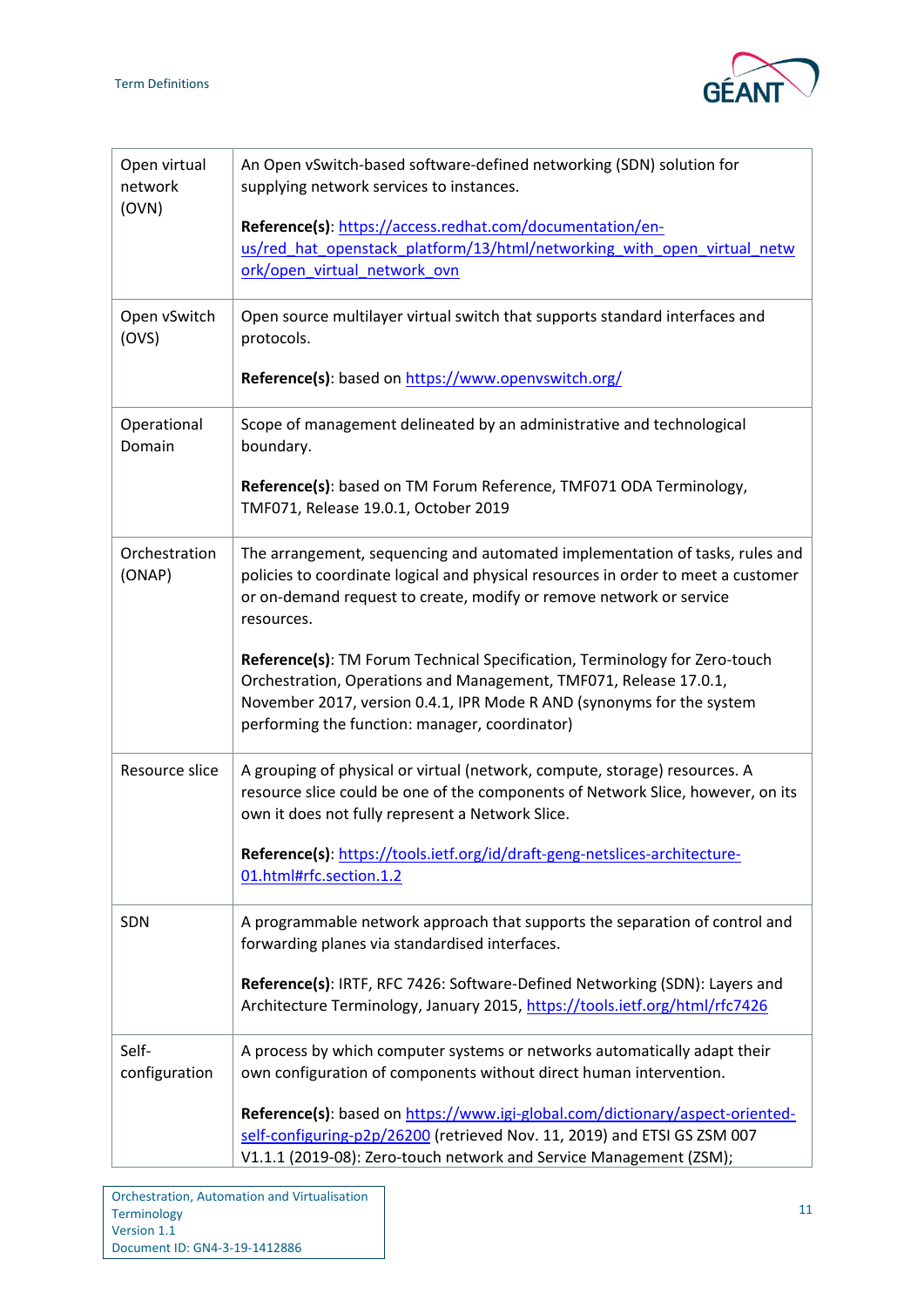

|                                          | Terminology for concepts in ZSM<br>(https://www.etsi.org/deliver/etsi_gs/ZSM/001_099/007/01.01.01_60/gs_ZSM0<br>07v010101p.pdf)                                                                                                                                                                                                                                                                                                                                                                                                                                 |
|------------------------------------------|-----------------------------------------------------------------------------------------------------------------------------------------------------------------------------------------------------------------------------------------------------------------------------------------------------------------------------------------------------------------------------------------------------------------------------------------------------------------------------------------------------------------------------------------------------------------|
| Service access<br>point                  | A type of Resource Function (RF) that handles access into and out of another RF,<br>such as an application RF or virtualised appliance RF.                                                                                                                                                                                                                                                                                                                                                                                                                      |
|                                          | Reference(s): TM Forum Reference, TMF071 ODA Terminology, TMF071, Release<br>19.0.1, October 2019                                                                                                                                                                                                                                                                                                                                                                                                                                                               |
| Service<br>chaining (NFV)                | Network service chaining, also known as service function chaining (SFC) is a<br>capability that uses software-defined networking (SDN) capabilities to create a<br>service chain of connected network services (such as L4-7 firewalls, network<br>address translation (NAT), or intrusion protection) and connects them in a virtual<br>chain. This capability can be used by network operators to set up suites or<br>catalogues of connected services that enable the use of a single network<br>instance for many services, with different characteristics. |
|                                          | Reference(s):<br>https://www.sdxcentral.com/networking/virtualization/definitions/what-is-<br>network-service-chaining/                                                                                                                                                                                                                                                                                                                                                                                                                                         |
| Software<br>defined<br>exchanges         | A Software Defined IXP (SDX) is an internet exchange that uses SDN for<br>interdomain routing. In addition, SDX design incorporates high levels of<br>programmability, open APIs, shared resources across multiple domains, dynamic<br>provisioning, resource discovery, quick resource integration and configuration,<br>and granulated control of resources.                                                                                                                                                                                                  |
|                                          | Reference(s): internal definition based on https://sdx.cs.princeton.edu/ and J.<br>Mambretti, J. Chen, F. Yeh, Software-Defined Network Exchanges (SDXs):<br>Architecture, services, capabilities, and foundation technologies, 2014 26th<br>International Teletraffic Congress (ITC), DOI: 10.1109/ITC.2014.6932970                                                                                                                                                                                                                                            |
| Switch<br>abstraction<br>interface (SAI) | Definition of the API to provide a vendor-independent way of controlling<br>forwarding elements, such as a switching ASIC, an NPU or a software switch in a<br>uniform manner.                                                                                                                                                                                                                                                                                                                                                                                  |
|                                          | Reference(s): Open Compute Project GitHub page,<br>https://github.com/opencomputeproject/SAI                                                                                                                                                                                                                                                                                                                                                                                                                                                                    |
| User interface<br>orchestration          | User Interface Orchestration defines, formats and structures the sequence of<br>user interfaces (UIs) needed for a process. For example, the orchestration of UI<br>during a service request from customers.                                                                                                                                                                                                                                                                                                                                                    |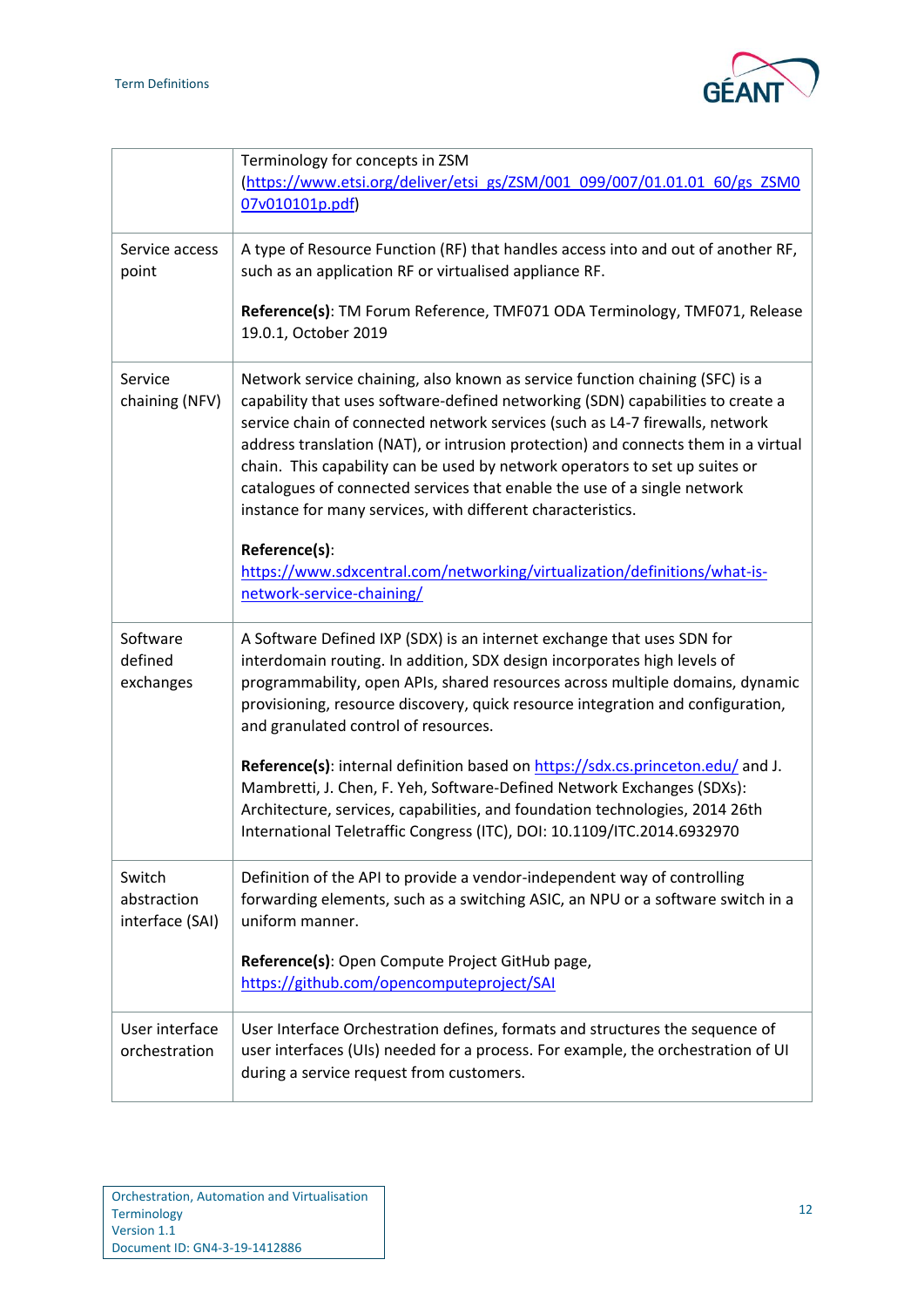

|                                                       | Reference(s): based on TM Forum Reference, TMF071 ODA Terminology,<br>TMF071, Release 19.0.1, October 2019 and IG1167 R18.0 "ODA Functional<br>Architecture" Reference R21                                                                                                                                                                     |
|-------------------------------------------------------|------------------------------------------------------------------------------------------------------------------------------------------------------------------------------------------------------------------------------------------------------------------------------------------------------------------------------------------------|
| Virtual<br>content<br>delivery<br>network             | A content delivery network using virtualisation technology that enables the<br>allocation of virtual storage, virtual machines, and network resources according<br>to a provider's requirements in a dynamic and scalable manner.                                                                                                              |
|                                                       | Reference(s): based on ITU-T F.743.4 TELECOMMUNICATION STANDARDIZATION<br>SECTOR OF ITU (03/2017) SERIES F: NON-TELEPHONE TELECOMMUNICATION<br>SERVICES Multimedia services, Functional requirements for virtual content<br>delivery networks (https://www.itu.int/rec/dologin_pub.asp?lang=e&id=T-REC-<br>F.743.4-201703-I!!PDF-E&type=items) |
| Virtual<br>eXtensible<br>Local Area<br><b>Network</b> | Enables the encapsulation of Ethernet frames inside UDP packets with a<br>designated UDP destination port (4789). VXLAN allows users to overlay L2<br>networks on top of existing L3 networks. In the data centre, it is commonly used<br>to stretch an L2 network across multiple racks.                                                      |
| (VXLAN)                                               | Reference(s): https://github.com/Mellanox/mlxsw/wiki/Virtual-eXtensible-<br>Local-Area-Network-(VXLAN)                                                                                                                                                                                                                                         |
|                                                       | https://tools.ietf.org/html/rfc7348                                                                                                                                                                                                                                                                                                            |
| Virtual routing<br>and                                | A layer 3 abstraction, which provides a separate routing table for each instance.<br>Usually this is done by adding some sort of VRFID to the routing table lookup.                                                                                                                                                                            |
| forwarding<br>(VRF)                                   | Reference(s): internal definition                                                                                                                                                                                                                                                                                                              |
|                                                       | https://en.wikipedia.org/wiki/Virtual_routing_and_forwarding                                                                                                                                                                                                                                                                                   |
| Virtualisation                                        | Abstraction of network or service objects to make them appear generic, i.e.<br>disassociated from the underlying hardware implementation specifics.                                                                                                                                                                                            |
|                                                       | Reference(s): internal definition                                                                                                                                                                                                                                                                                                              |
| Virtualised<br>network<br>function (VNF)              | A network task written as software that can be provided in a virtualised manner<br>(e.g., firewall, router, switch).                                                                                                                                                                                                                           |
|                                                       | Reference(s): internal definition based on<br>https://www.sdxcentral.com/networking/nfv/definitions/virtual-network-<br>function/                                                                                                                                                                                                              |
|                                                       | https://www.webopedia.com/TERM/V/virtualized-network-function.html                                                                                                                                                                                                                                                                             |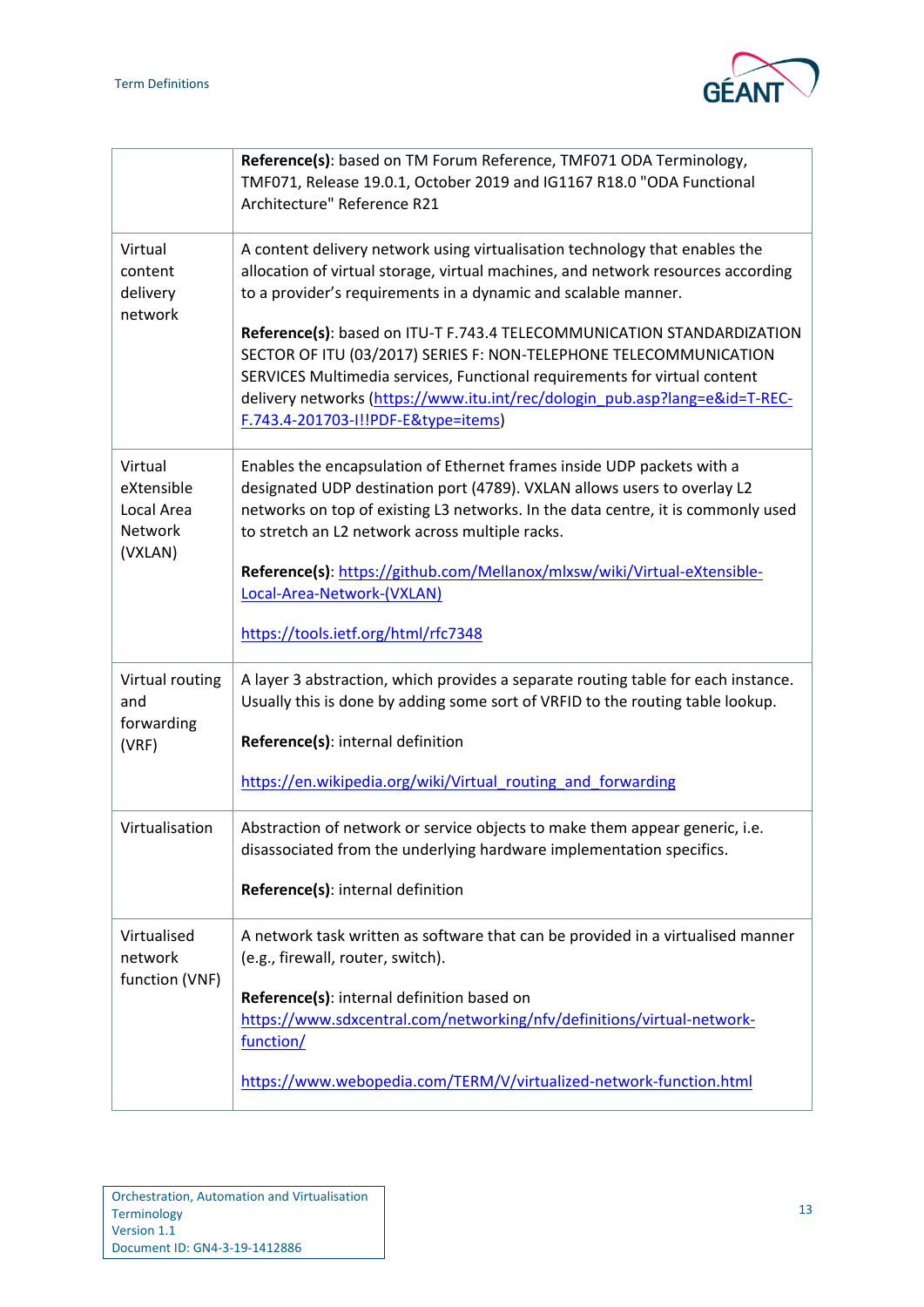

| Workflow                        | The sequence of steps through which a piece of work passes from initiation to<br>completion.<br>Reference(s): https://www.merriam-webster.com/dictionary/workflow                                                                                                                              |
|---------------------------------|------------------------------------------------------------------------------------------------------------------------------------------------------------------------------------------------------------------------------------------------------------------------------------------------|
| Workflow<br>management<br>(WFM) | A technology supporting the re-engineering of business and information<br>processes. It involves defining workflows and providing fast (re)design and<br>(re)implementation of the processes, as business needs and information systems<br>change.                                             |
|                                 | Reference(s): D. Georgakopoulos, M. Hornick, A. Sheth, An Overview of<br>Workflow Management: From Process Modeling to Workflow Automation<br>Infrastructure, Distributed and Parallel Databases, 3, 119-153 (1995),<br>http://www.workflowpatterns.com/documentation/documents/workflow95.pdf |

<span id="page-15-1"></span><span id="page-15-0"></span>Table 2.1: Term definitions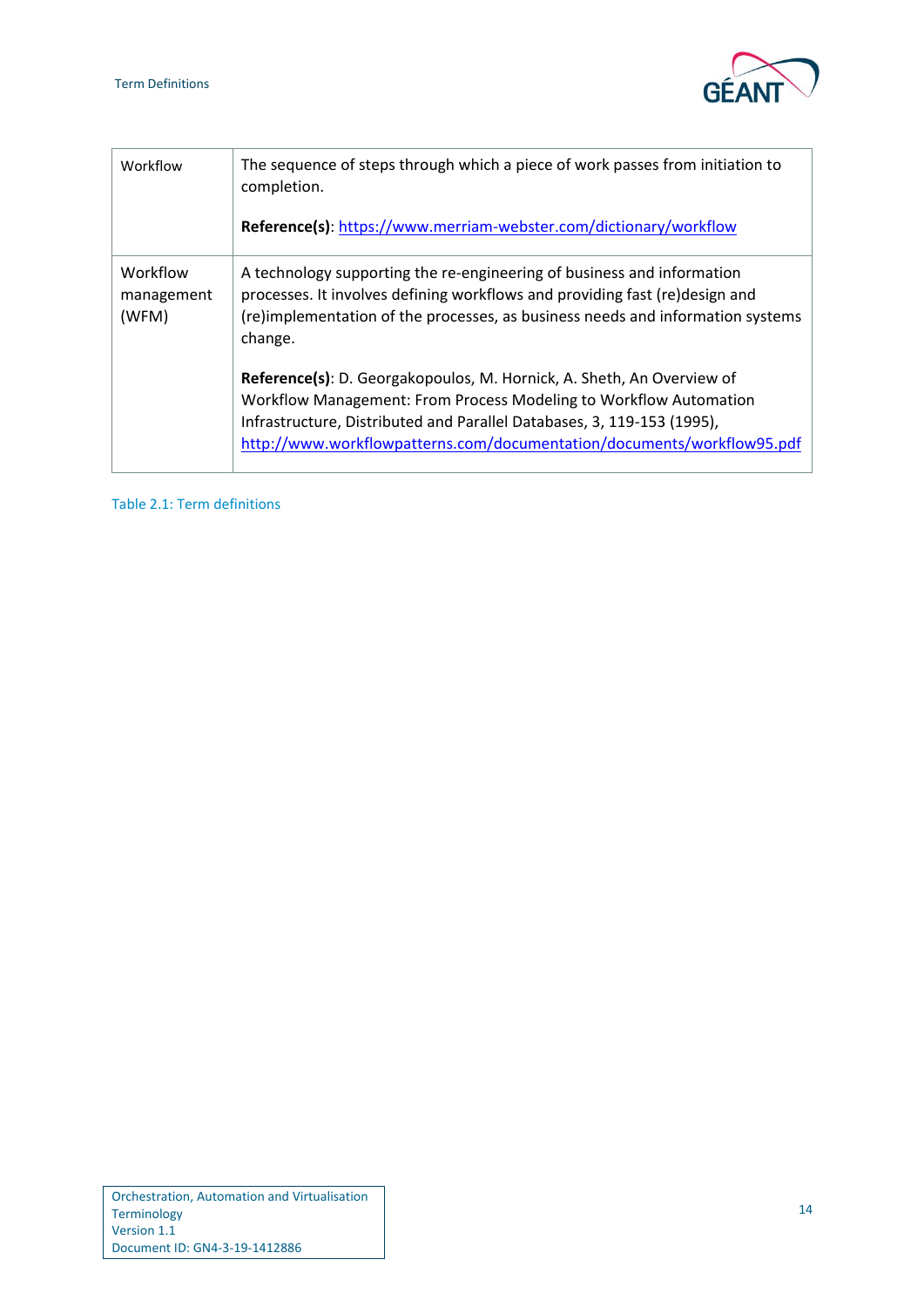

### $\overline{3}$ **Acronyms**

For the purposes of the present document, the following abbreviations apply:

| <b>Acronym</b> | <b>Definition</b>                               |
|----------------|-------------------------------------------------|
| ABE            | <b>Aggregate Business Entity</b>                |
| AI             | Artificial Intelligence                         |
| AMC            | Autonomic Management and Control                |
| AWS            | Amazon Web Services                             |
| <b>BPMN</b>    | <b>Business Process Model and Notation</b>      |
| <b>BSS</b>     | <b>Business Support System</b>                  |
| <b>CBP</b>     | Ciena Blue Planet                               |
| <b>CDE</b>     | <b>Component DEscription</b>                    |
| <b>CDN</b>     | <b>Content Delivery Network</b>                 |
| <b>CNA</b>     | <b>Cloud Native Application</b>                 |
| <b>CNI</b>     | <b>Container Network Interface</b>              |
| <b>CSP</b>     | <b>Communications Service Provider</b>          |
| <b>D&amp;I</b> | Decoupling & Integration                        |
| DC             | Data Centre                                     |
| <b>DCN</b>     | <b>Data Communication Network</b>               |
| DE.            | <b>Decision Element</b>                         |
| <b>DPRA</b>    | Digital Platform Reference Architecture         |
| <b>DTN</b>     | Data Transfer Node                              |
| <b>EACM</b>    | Enterprise Architecture Content Metamodel       |
| <b>EGM</b>     | <b>Engagement Management</b>                    |
| <b>ETSI</b>    | European Telecommunications Standards Institute |
| <b>EVPN</b>    | <b>Ethernet VPN</b>                             |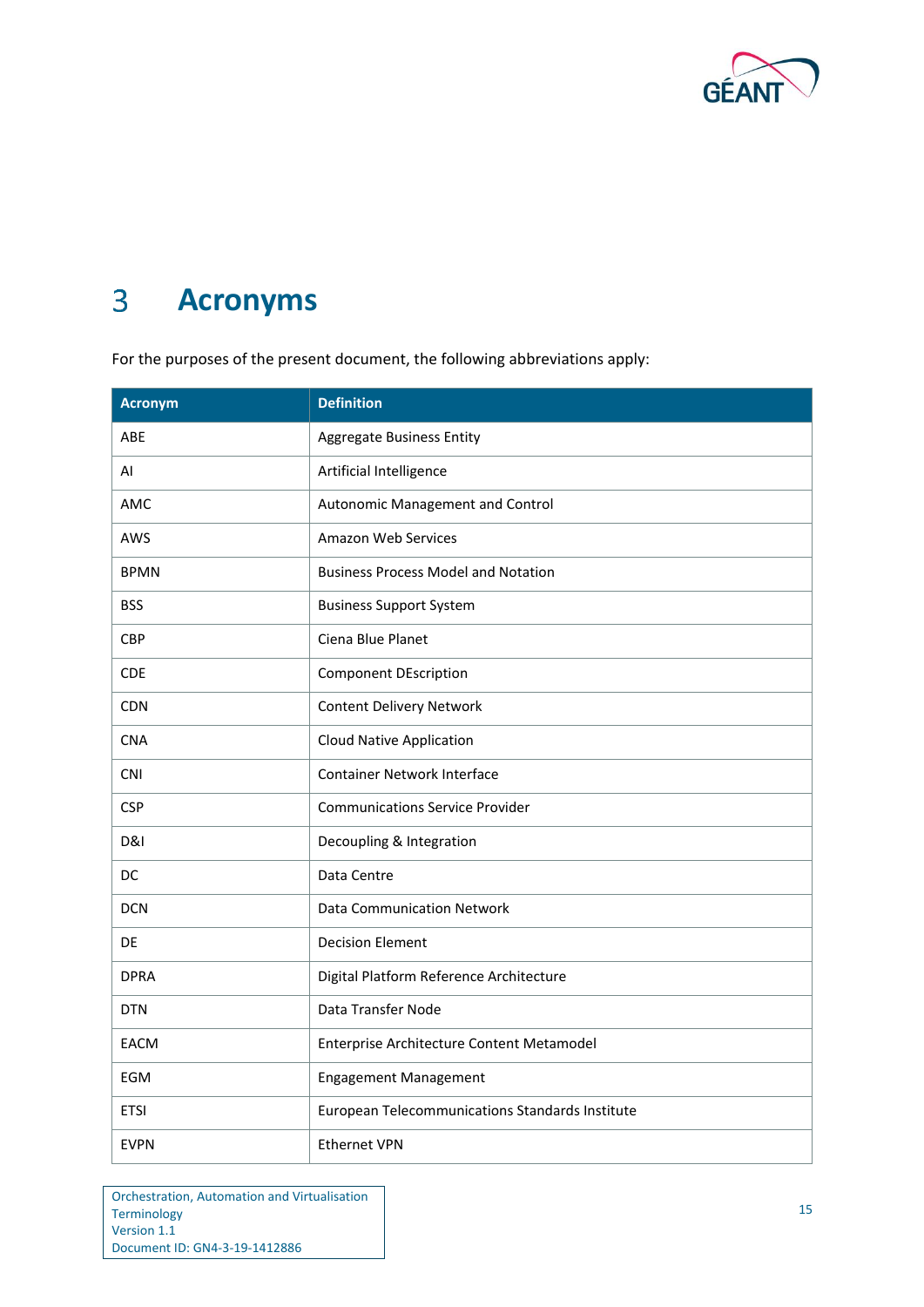

| Acronym          | <b>Definition</b>                                 |
|------------------|---------------------------------------------------|
| <b>FOSS</b>      | Free and Open Source Software                     |
| <b>FRR</b>       | Free Range Routing                                |
| <b>GANA</b>      | Generic Autonomic Network Architecture            |
| Geneve           | Generic Network Virtualisation Encapsulation      |
| GNA-G            | Global Network Advancement Group                  |
| <b>GRE</b>       | <b>Generic Routing Encapsulation</b>              |
| GS               | <b>Group Specification</b>                        |
| <b>GVM</b>       | <b>Generalised Virtualisation Model</b>           |
| laaS             | Infrastructure as a Service                       |
| laC              | Infrastructure as Code                            |
| <b>IDE</b>       | Integrated Development Environment                |
| <b>IDSP</b>      | Integrated Digital Service Provider               |
| <b>IEEE</b>      | Institute of Electrical and Electronics Engineers |
| <b>IETF</b>      | Internet Engineering Task Force                   |
| IG               | <b>Information Governance</b>                     |
| <b>IM</b>        | Intelligence Management                           |
| <b>ITU</b>       | International Telecommunication Union             |
| K8s              | Kubernetes                                        |
| LSO              | Lifecycle Service Orchestration                   |
| M <sub>2</sub> M | Machine-to-Machine                                |
| <b>MANO</b>      | Management and Orchestration                      |
| MCC              | Management-Control Continuum                      |
| <b>MDSO</b>      | Multi-Domain Service Orchestration                |
| <b>MDVPN</b>     | Multi-Domain Virtual Private Networks             |
| ME               | <b>Managed Entity</b>                             |
| <b>MEF</b>       | Metro Ethernet Forum                              |
| NaaS             | Network as a Service                              |
| <b>NaC</b>       | Network as Code                                   |
| <b>NAO</b>       | Network Automation and Orchestration              |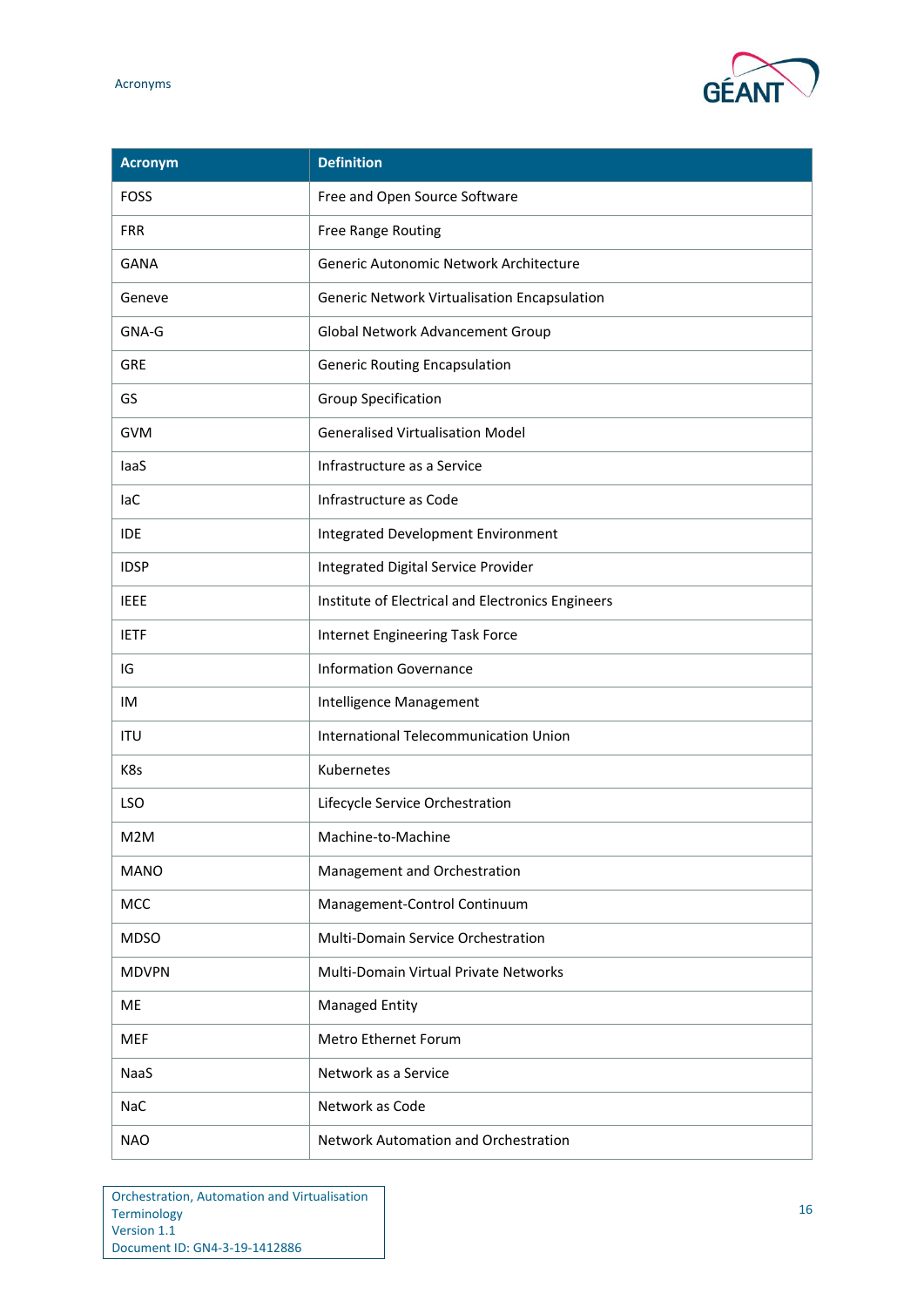

| Acronym        | <b>Definition</b>                                                    |
|----------------|----------------------------------------------------------------------|
| <b>NCO</b>     | <b>Network Controls and Orchestration</b>                            |
| <b>NE</b>      | Network Element                                                      |
| <b>NEP</b>     | Network Equipment Providers                                          |
| <b>NETCONF</b> | <b>Network Configuration Protocol</b>                                |
| <b>NF</b>      | <b>Network Function</b>                                              |
| <b>NFD</b>     | Network Function Disaggregation                                      |
| <b>NFV</b>     | <b>Network Function Virtualisation</b>                               |
| <b>NFVI</b>    | Network Function Virtualisation Infrastructure                       |
| NFV-O          | Network Function Virtualisation Orchestrator                         |
| <b>NGN</b>     | <b>Next Generation Network</b>                                       |
| <b>NREN</b>    | National Research and Education Network                              |
| <b>NRO</b>     | Network Resource Optimisation                                        |
| <b>NS</b>      | <b>Network Service</b>                                               |
| <b>NSA</b>     | Network Service Agent                                                |
| <b>NSI</b>     | Network Service Interface                                            |
| <b>NSSAI</b>   | Network Slice Selection Assistance Information                       |
| <b>NVGRE</b>   | Network virtualisation over GRE (Generic Routing Encapsulation)      |
| <b>OAMP</b>    | Operations, administration, maintenance and provisioning             |
| <b>OASIS</b>   | Organisation for the Advancement of Structured Information Standards |
| <b>OAV</b>     | Orchestration, automation and virtualisation                         |
| OCP            | Open Compute Project                                                 |
| <b>ODA</b>     | Open Digital Architecture                                            |
| ODL            | OpenDaylight                                                         |
| <b>ODM</b>     | <b>Operational Domain Management</b>                                 |
| ODM            | <b>Operational Domain Manager</b>                                    |
| <b>OESS</b>    | Open Exchange Software Suite                                         |
| <b>OGF</b>     | Open Grid Forum                                                      |
| <b>ONAP</b>    | Open Networking Automation Platform                                  |
| <b>ONOS</b>    | Open Network Operating System                                        |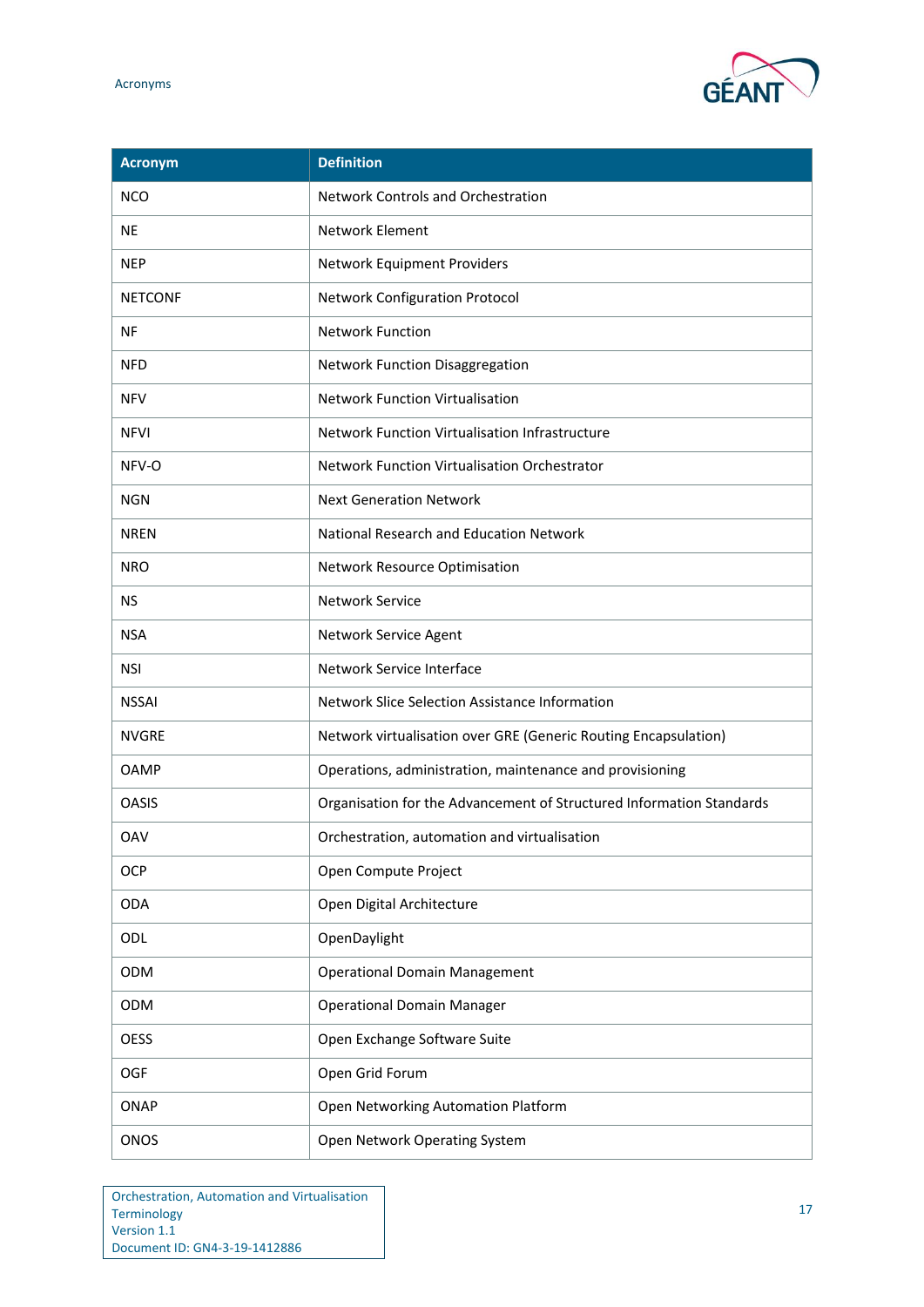

| <b>Acronym</b> | <b>Definition</b>                                                  |
|----------------|--------------------------------------------------------------------|
| <b>OPNFV</b>   | Open Platform for NFV Project                                      |
| <b>OSM</b>     | Open Source MANO                                                   |
| OSS            | <b>Operations Support System</b>                                   |
| <b>OVN</b>     | Open Virtual Network                                               |
| OVS            | Open vSwitch                                                       |
| PaaS           | Platform as a Service                                              |
| R&D            | Research and Development                                           |
| R&E            | Research & Education                                               |
| <b>REST</b>    | <b>Representational State Transfer</b>                             |
| <b>RF</b>      | <b>Resource Function</b>                                           |
| SaaS           | Software as a Service                                              |
| SAI            | Switch abstraction interface                                       |
| <b>SDDC</b>    | Software-defined Data Center                                       |
| SDN            | Software Defined Network                                           |
| SDO            | <b>Standards Developing Organisation</b>                           |
| SD-WAN         | Software-defined networking in a wide area network (WAN)           |
| <b>SDX</b>     | Software-Defined Exchange                                          |
| <b>SFC</b>     | Service Function Chaining (also known as Network Service Chaining) |
| S-NSSAI        | Single Network Slice Selection Assistance Information              |
| SOA            | Service Oriented Architecture                                      |
| SPA            | Service Provider Architecture                                      |
| <b>STF</b>     | Service and Technology Forum                                       |
| <b>STP</b>     | <b>Service Termination Point</b>                                   |
| <b>STT</b>     | <b>Stateless Transport Tunneling</b>                               |
| <b>TMF</b>     | <b>TM Forum</b>                                                    |
| <b>TOGAF</b>   | The Open Group Architecture Framework                              |
| <b>TOSCA</b>   | Topology and Orchestration Specification for Cloud Applications    |
| <b>VCDN</b>    | Virtual Content Delivery Network                                   |
| <b>VIM</b>     | Virtual Infrastructure Management                                  |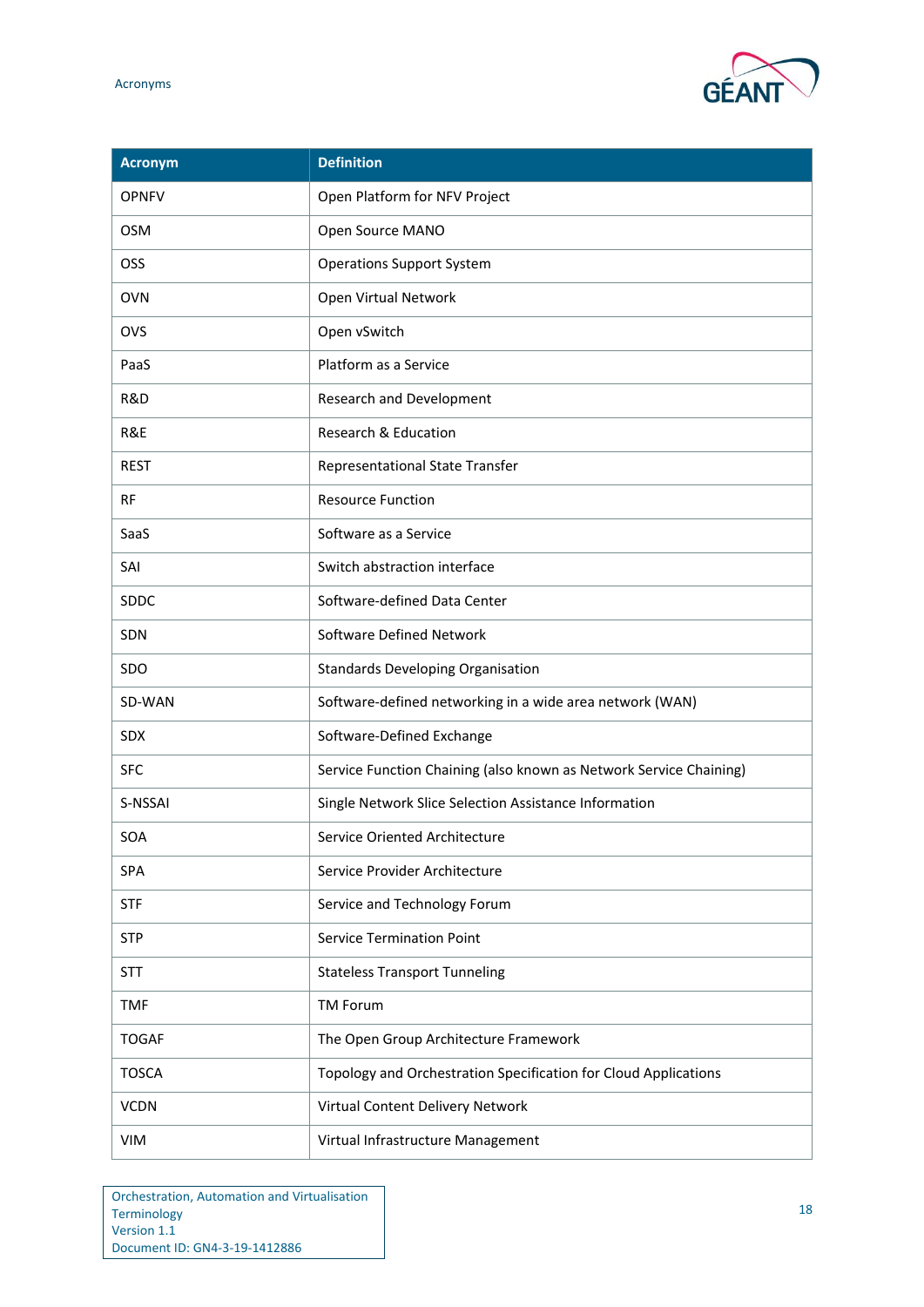

| <b>Acronym</b> | <b>Definition</b>                                 |
|----------------|---------------------------------------------------|
| <b>VM</b>      | <b>Virtual Machine</b>                            |
| <b>VNF</b>     | <b>Virtual Network Function</b>                   |
| <b>VNFM</b>    | Virtualised Network Function Manager              |
| <b>VNO</b>     | Virtual Network Operator                          |
| <b>VPN</b>     | <b>Virtual Private Network</b>                    |
| <b>VPP</b>     | <b>Vector Packet Processing</b>                   |
| <b>VRF</b>     | <b>Virtual Routing Function</b>                   |
| VSI            | Virtual Switch Instance                           |
| <b>VTEP</b>    | <b>Virtual Tunnel End Point</b>                   |
| <b>VXLAN</b>   | Virtual Extensible LAN                            |
| <b>WFM</b>     | <b>Workflow Management</b>                        |
| XaaS           | Anything as a Service                             |
| <b>XDP</b>     | eXpress Data Path                                 |
| ZOOM           | Zero-touch Orchestration, Operations & Management |
| <b>ZSM</b>     | Zero-touch network and Service Management         |
| <b>ZTP</b>     | Zero Touch Provisioning                           |

<span id="page-20-0"></span>Table 3.1: Acronyms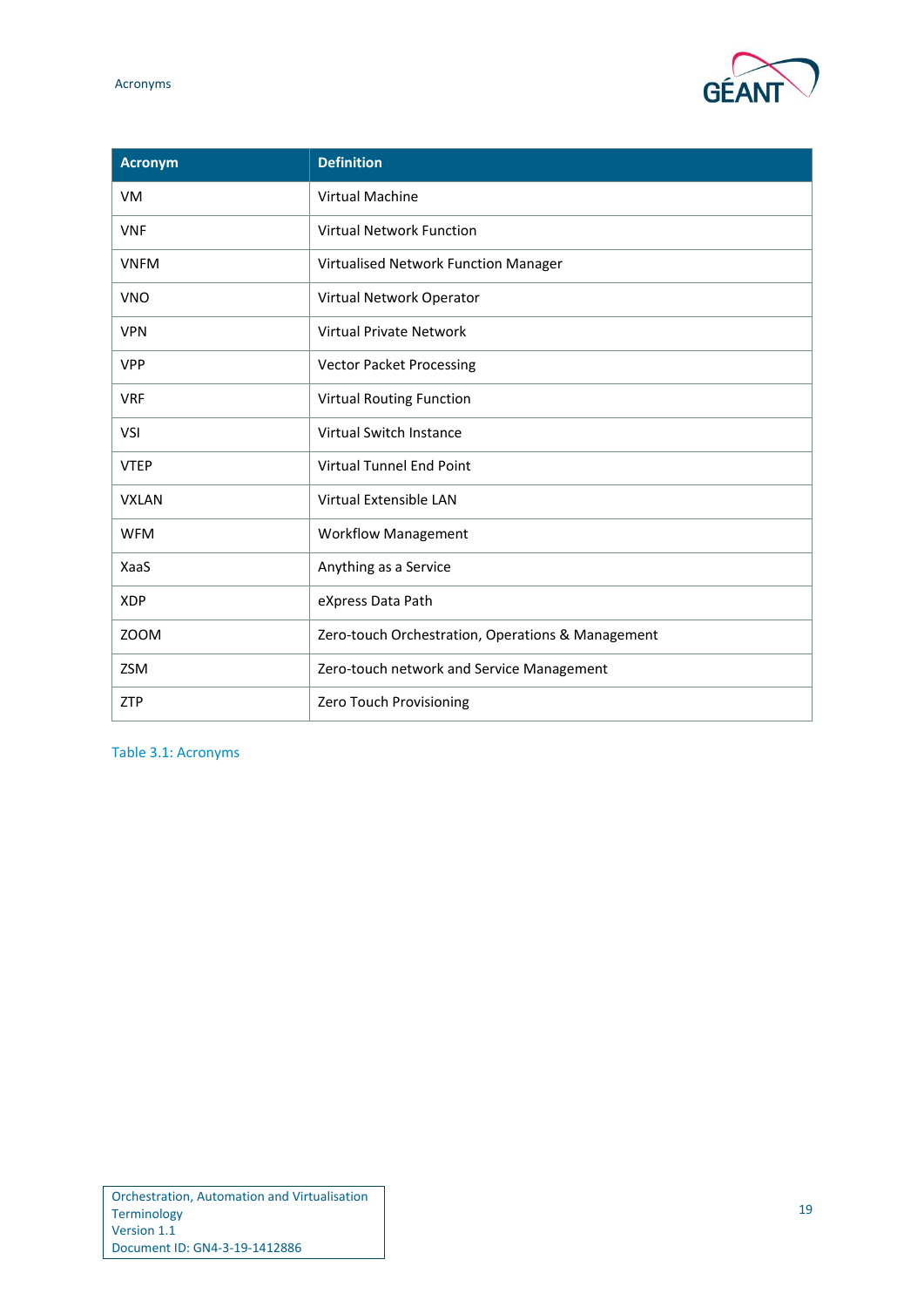

### <span id="page-21-0"></span>**Conclusions**  $\Delta$

This document presented a list of terms and acronyms in the context of orchestration, automation and virtualisation. Definitions were provided based on standardisation documents whenever possible. In some cases, these definitions were extended based on internal definitions in the consensus building team of WP6-T2, and thus reflect the understanding of the terms as used by a large number of NRENs in the GÉANT community. Therefore, this document can serve as a guideline to members of the community in the ongoing effort to find commonalities and strategic visions for further OAV work in GÉANT. The adoption of version 1.1 of the document by the GNA-G Network Automation WG creates the potential for improved OAV collaborations beyond the GÉANT community.